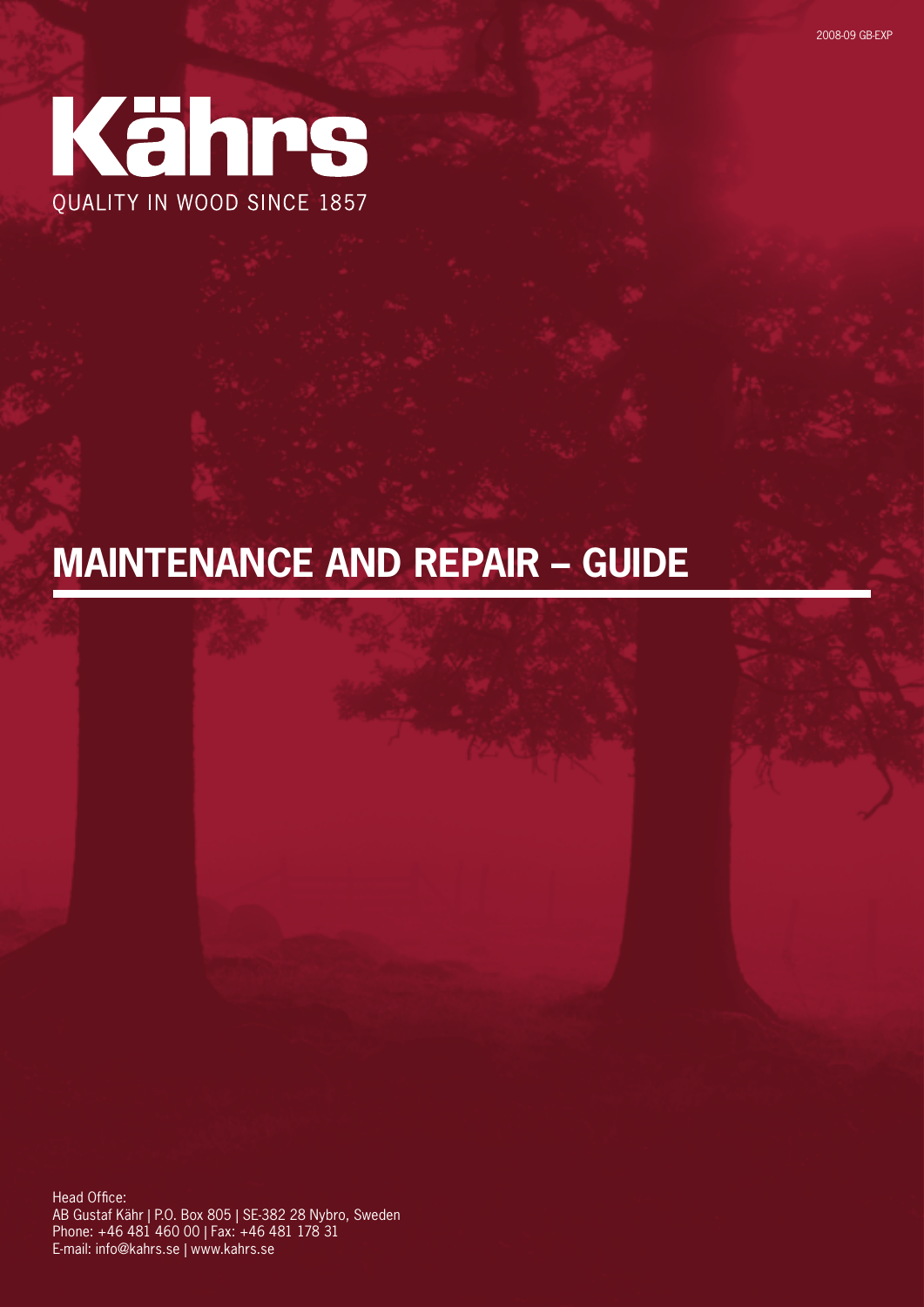# **CONTENT**

## **Maintenance and repair of Kährs wood floors in domestic environments Page 3**

**Maintenance and repair of UV-lacquered floors** Preventive measures Cleaning Stain removal Maintenance using Kährs Lacquer Refresher Repairs Renovation **Maintenance and repair of UV-oiled floors** Preventive measures Cleaning Stain removal Maintenance using Kährs UV/Nature Oil Refresher Repairs Renovation **Maintenance and repair of nature oil finished floors** Preventive measures Cleaning Stain removal Maintenance using Kährs UV/Nature Oil Refresher Repairs Renovation

## **Maintenance and repair of Kährs wood floors in public environments Page 10**

**Maintenance and repair of UV-lacquered floors in public environments** Preventive measures Cleaning Stain removal Maintenance using Kährs Lacquer Refresher Repairs Renovation **Maintenance and repair of UV-oiled floors in public environments** Preventive measures Cleaning Stain removal Maintenance using Kährs UV/Nature Oil Refresher Repairs Renovation **Maintenance and repair of nature oil finished floors in public environments** Preventive measures Cleaning Stain removal Maintenance using Kährs UV/Nature Oil Refresher and Watco Satin Oil Repairs Renovation

### **Cleaning and maintenance PRODUCTS Page 17**

#### **Replacing boards and strips Page 19**

Replacing boards with Woodloc® joint, option 1 Replacing boards with Woodloc® joint, option 2 Replacing tongue and groove boards Replacing strips Replacement strips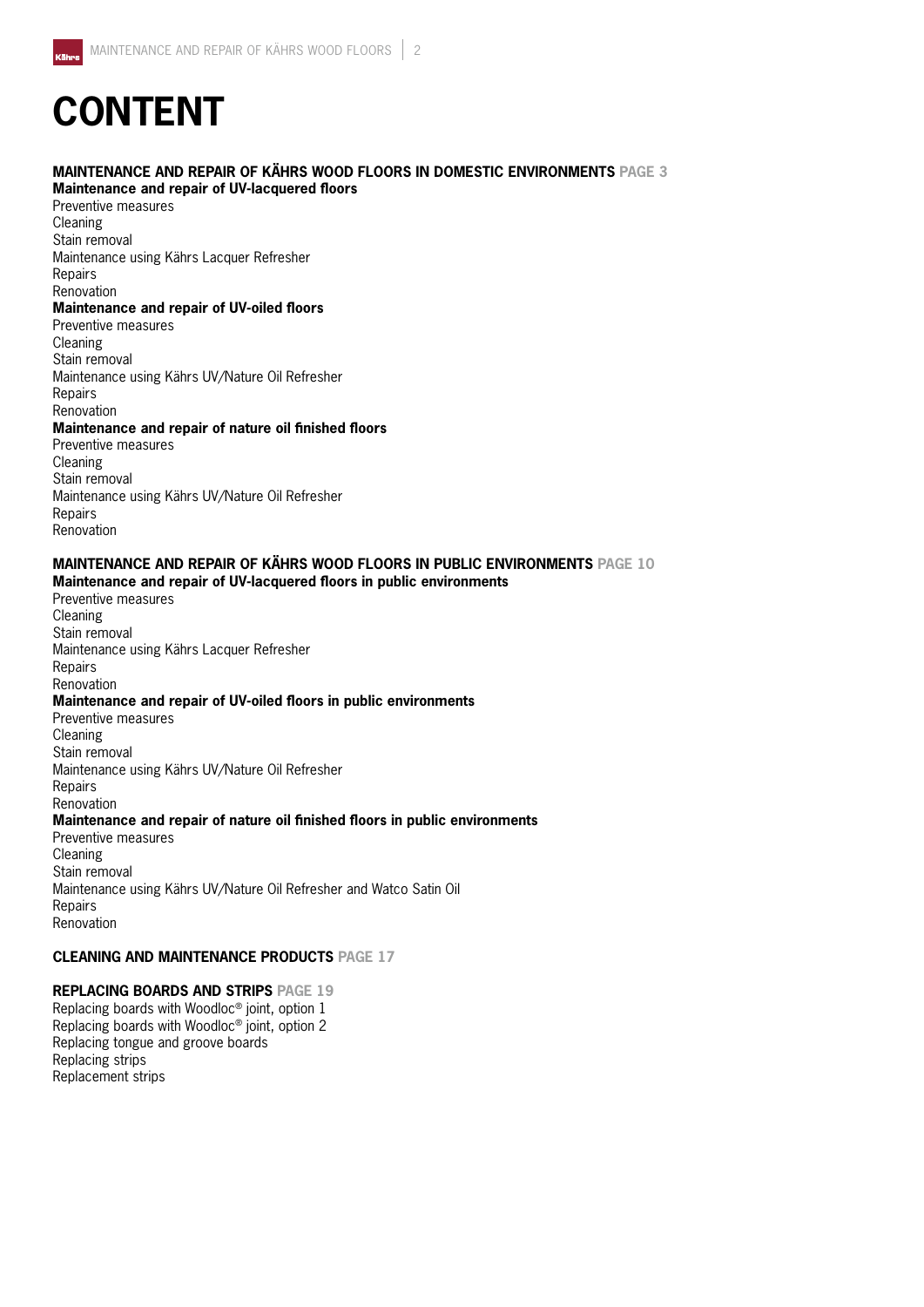

## **MAINTENANCE AND REPAIR OF KÄHRS WOOD FLOORS IN DOMESTIC ENVIRONMENTS**

To retain their original durability and beautiful appearance, Kährs wood floors should be maintained following a simple regime.

We have the strongest floor lacquer on the market, which reduces the risk of microscratches – the tiny, irritating scratches that can appear in the lacquer surface when, for example, furniture with worn protective pads is dragged across the floor. Kährs Lacquer makes the surface easy to care for because stains have difficulty adhering.

Meanwhile, Kährs Woodloc® joint produces tight, barely visible joints, which is also an advantage in cleaning and maintenance. The elasticity of the Kährs surface treatment is designed to follow the wood's natural movements between summer and winter, whether the boards are lacquered or oiled. All this means that a Kährs floor is easy to care for.

Stained products lose their original colour when their surfaces are renovated. This should be borne in mind when maintaining the floor. Materials used for maintenance are uncoloured. Particular consideration must also be given to products with a special finish.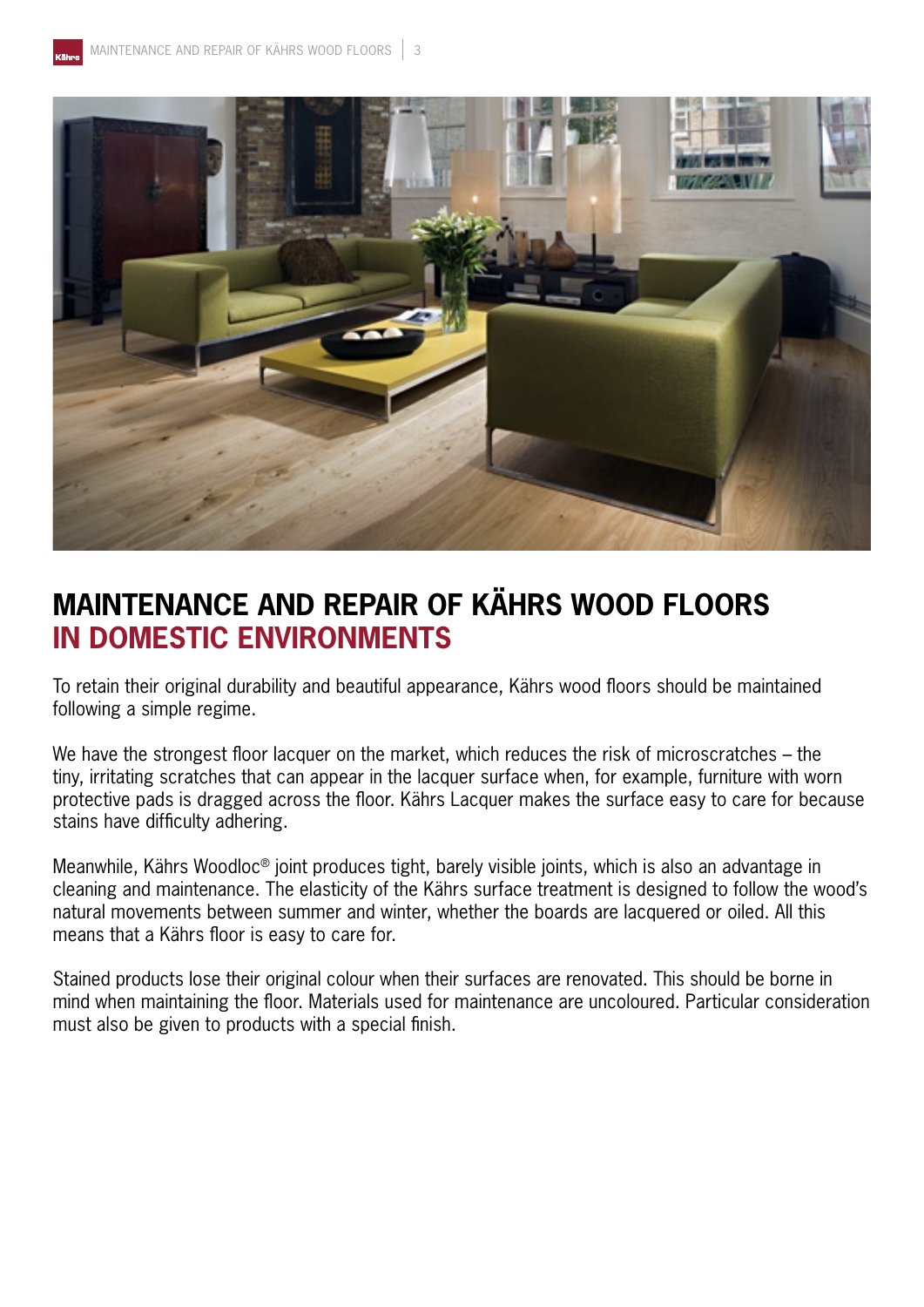

## **Maintenance and repair of UV-lacquered floors**

#### **Preventive measures**

Lacquered floors can be given a supplementary surface treatment with Kährs Lacquer. The main reason for this is to prevent water penetrating the joints between boards through capillary action. Note that re-lacquering produces a more "plastic" surface than a factorylacquered floor, and that scratches are more visible because the lacquer used for re-lacquering is less scratch-resistant. Re-lacquering is not carried out in a dust-free environment, so there is a risk that dust particles will adhere to the surface and form little bumps that are visible when the lacquer dries.

#### **Cleaning**

For daily cleaning, use dry methods, e.g. vacuuming. Damp-clean the floor as necessary using a well-wrung mop or floor cloth. Only dampen the floor slightly. The film of water left by the floor cloth must dry within a minute. For the best cleaning results, use Kährs Spray Cleaner. Do not allow spilt water to remain, especially on Beech and Hard Maple (Canadian Maple) floors because they are particularly sensitive to moisture. The frequency of damp cleaning depends on the usage and soiling.

#### **Stain removal**

Remove stains as soon as possible using water and Kährs Spray Cleaner. If this does not help, follow the advice given below for removing more difficult stains. Use strong stain-removers with care, because using too much or rubbing too hard can affect the lacquer. When you damp-clean a floor, it should dry within one minute if you have used the correct amount of water.

Do not allow spilt water to remain on the floor, especially on Beech and Hard Maple (Canadian Maple) floors.

#### **Maintenance using Kährs Lacquer Refresher**

Use Kährs Lacquer Refresher to give a new finish to a lacquered floor that's surface has become scratched and dulled. It is not a substitute for re-lacquering. It is used between each re-lacquering. Using Kährs Lacquer Refresher on lacquered floors increases the gloss value. The more coats that are applied, the higher the gloss value. This is particularly apparent on matt lacquered floors.

The floor to be treated must be clean and free from polish, wax and other contaminants. Vacuum thoroughly and remove all traces of grease by damp cleaning using Kährs Spray Cleaner.

**1.** Clean the floor thoroughly. If there is still dirt on the floor when maintenance is carried out, it will be difficult to remove it later.

**2.** Shake the bottle of Kährs Lacquer Refresher and squirt it straight onto the floor. Keep the bottle close to the floor to avoid splashing previously maintained areas.

**3.** Apply Kährs Lacquer Refresher using a Kährs mop, sponge or polish spreader. Work along the lengths of the boards, a couple of rows at a time. If the floor is very worn, a further coat can be applied when the first has dried. Allow 30 minutes for the floor to dry before putting furniture back. Damp cleaning gradually removes the Lacquer Refresher. A bottle of Kährs Lacquer Refresher contains one litre, sufficient for approximately  $70 \text{ m}^2$ . Instructions are on the packaging.

It is important to maintain stained products in good time. Do not allow the stained finish to become worn.

#### **Factory-lacquered finishes**

| <b>STAIN</b>                                                                          | <b>REMOVE WITH</b>                                                                        |
|---------------------------------------------------------------------------------------|-------------------------------------------------------------------------------------------|
| Asphalt, rubber, oil, shoe polish, soot and dried residues of<br>chocolate or grease. | Surgical spirit, petroleum ether or similar.                                              |
| Crayons, lipstick, felt tip pens.                                                     | Surgical spirit.                                                                          |
| Candle wax, chewing gum.                                                              | Freeze-spray or put a plastic bag of ice cubes on the mark.<br>Then scrape off carefully. |
| Blood.                                                                                | Cold water.                                                                               |

#### **Re-lacquered finishes**

| <b>STAIN</b>                                                                          | <b>REMOVE WITH</b>                                                                        |
|---------------------------------------------------------------------------------------|-------------------------------------------------------------------------------------------|
| Asphalt, rubber, oil, shoe polish, soot and dried residues of<br>chocolate or grease. | White spirit.                                                                             |
| Crayons, lipstick, felt tip pens.                                                     | White spirit.                                                                             |
| Candle wax, chewing gum.                                                              | Freeze-spray or put a plastic bag of ice cubes on the mark.<br>Then scrape off carefully. |
| Blood.                                                                                | Cold water.                                                                               |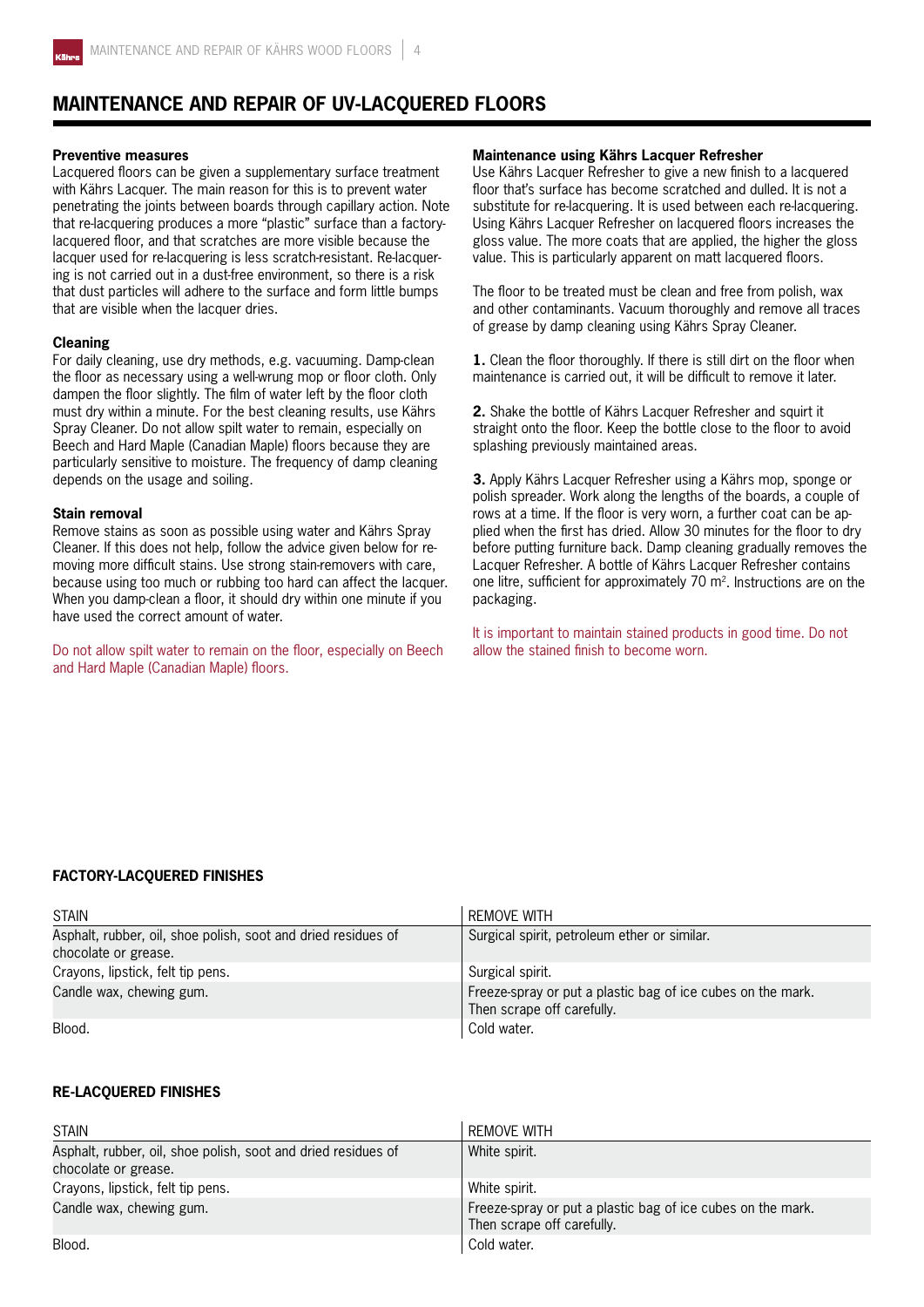#### **Repairs**

*Partial repairs to multi-layer parquet and Kährs Linnea:*

- Treat small surface scratches and scrape-marks with Kährs Lacquer Refresher. On deeper scratches, use Kährs Touch-up Lacquer first.
- Fill small indentations that have cracked the surface with Kährs Touch-up Lacquer. Dirt can collect in the "hollows" on brushed products. Remove dirt from individual areas using a small brush and Kährs Spray Cleaner. Apart from that, look after floors with brushed boards just like other lacquered products. Re-lacquer these floors with Kährs Lacquer. The brushed parts naturally hold more lacquer, and will retain their brushed appearance even after re-lacquering, if somewhat less so. Kährs Lacquer Refresher can be used for maintenance, but the gloss will gradually increase.
- Fill deep dents, scratches and cracks with Woodfiller or Kährs Hot-melt Wax in a matching colour, then lacquer with Kährs Touch-up Lacquer. Strips or boards with major damage can be replaced.

#### **Renovation**

*Renovating surface treatment on wood floors:*

Microscratches. If small areas of the lacquer have been scratched (under chairs, etc.) the floor can be treated with Kährs Lacquer Refresher. This conceals the microscratches. Damp cleaning gradually removes the Lacquer Refresher.

*Partial repairs to Kährs multi-layer parquet and Linnea:*

If a small area is damaged or worn through, or needs to be repaired any other reason, it is best to replace the damaged boards. This is easy with the Woodloc® joint. This applies particularly to stained boards or boards with a special finish.

It is important to maintain stained products in good time. Do not allow the stained finish to become worn.

#### *Renovation with Kährs Lacquer (re-lacquering):*

The main reason for re-lacquering is that after many years' use, the floor needs to be "freshened up". The surface to be lacquered must be cleaned thoroughly with Kährs Spray Cleaner. If the floor surface is very soiled, use a rotary floor scrubber (red pad) and Kährs Remover to ensure that the floor is free from grease and dirt. Remove all Kährs Lacquer Refresher using Kährs Remover. Then rub down any residues of Refresher using fine (150 grit) sandpaper or a sanding disc (150 grit) before re-lacquering. During re-lacquering, the temperature in the room and of the lacquer must not be lower than

13°C. The entire floor area must be re-lacquered to prevent the formation of ridges of lacquer. Apply the lacquer using a roller or lacquer brush. When re-lacquering, one coat is enough to cover joints and protect from water. Remember that the surface to be re-lacquered must not have been treated previously with wax, polish, etc. This prevents adhesion, which would mean that the floor would have to be sanded down to bare wood.

Before re-lacquering, apply lacquer onto a sample area to test adhesion. If the floor has been re-lacquered previously, follow the lacquer manufacturer's instructions. If the floor is likely to be subjected to heavy wear, apply several coats of lacquer.

The floor can be walked on carefully approx. 8 hours after lacquering. Rugs can be laid on the floor one week after lacquering. Be careful with spilt water on the newly lacquered surface during the first week, because this can cause permanent stains.

Clean tools in water. Do not squirt surplus lacquer down the drain. Let it dry and dispose of it in accordance with local regulations. Remove dried lacquer with acetone (instructions on package). One litre of lacquer is sufficient for 8–10 m2.

Note that re-lacquering produces a more "plastic" surface than a factory-lacquered floor, and that scratches are more visible because the lacquer used for re-lacquering is less scratch-resistant. Re-lacquering is not carried out in a dust-free environment, so there is a risk that dust particles will adhere to the surface and form little bumps that are visible when the lacquer dries.

#### *Total renovation of a wood floor:*

If the floor is very worn, or needs renovation for some other reason, it can be machine-sanded to bare wood and have a new surface treatment applied.

#### **Note. Kährs Linnea cannot be sanded.**

Particular attention must be given to stained products or products with special finishes. Follow the lacquer manufacturer's instructions.

*!* Underfloor heating must be switched off during re-lacquering.

*!* When a factory-finished floor that has been glued down using an MS polymer is re-lacquered, the bond between the new coat of lacquer and the factory-finished lacquer cannot be guaranteed.

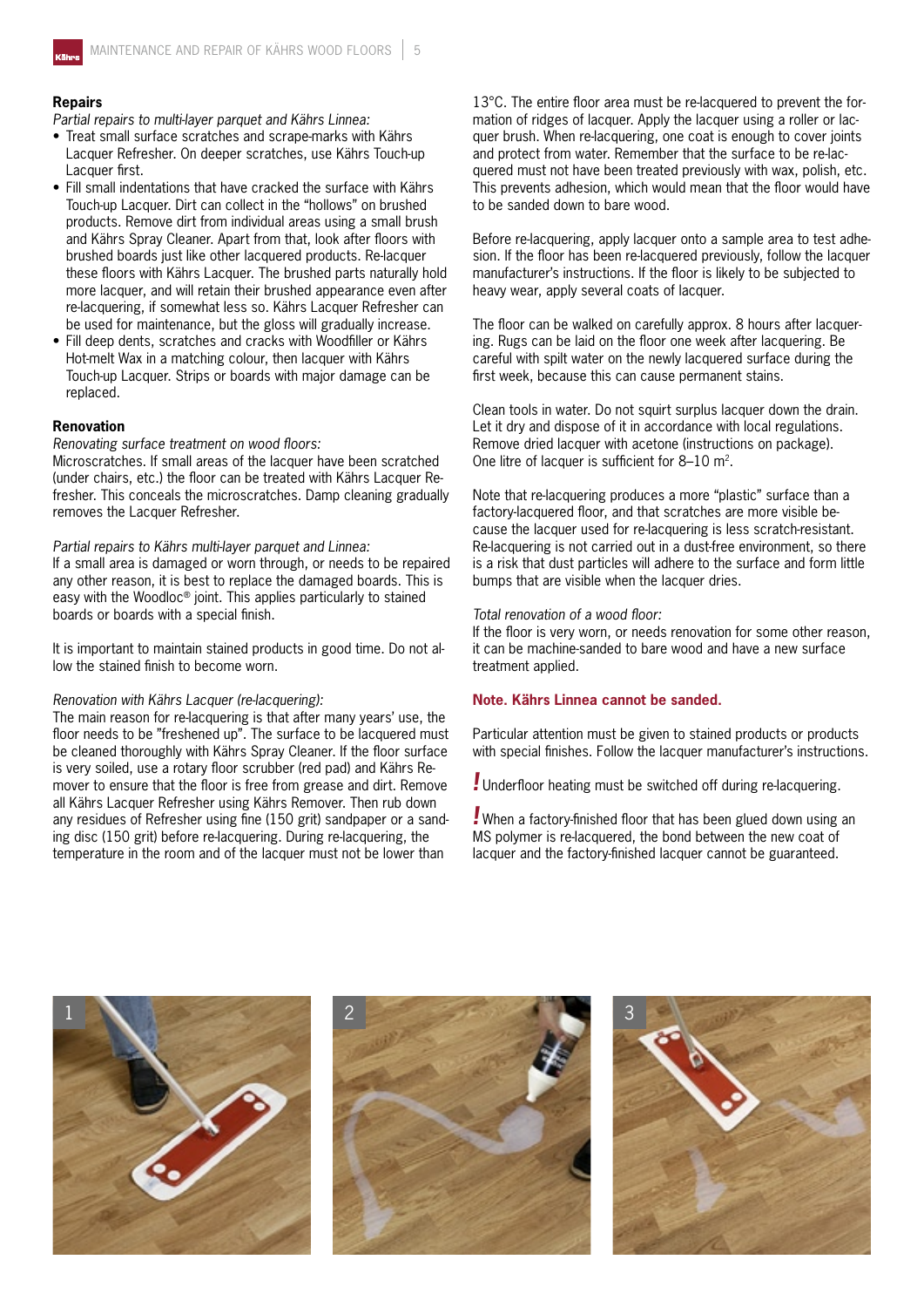

## **Maintenance and repair of UV-oiled floors**

#### **Preventive measures**

Position doormats inside and outside the front door to stop dirt and grit being brought in that could otherwise cause unnecessarily severe wear to your floor.

Put protective pads (not metal feet, which mark and scratch wood floors) on furniture to avoid unnecessary marks and scratches on the floor.

#### **Cleaning**

For daily cleaning, use dry methods, e.g. vacuuming. Damp-clean the floor as necessary using a well-wrung mop or floor cloth. Only dampen the floor slightly. The film of water left by the floor cloth must dry within a minute. For the best cleaning results, use Kährs Spray Cleaner. Do not allow spilt water to remain, especially on Beech and Hard Maple (Canadian Maple) floors because they are particularly sensitive to moisture.

The frequency of damp cleaning depends on the usage and soiling. Unnecessary cleaning using damp methods does more harm than good. This applies particularly to the first few weeks after maintenance with Kährs UV/Nature Oil Refresher.

#### **Stain removal**

Remove stains as soon as possible using water and Kährs Spray Cleaner. When you damp-clean a floor, it should dry within one minute if you have used the correct amount of water.

Do not allow spilt water to remain on the floor, especially on Beech and Hard Maple (Canadian Maple) floors.

#### **Maintenance using Kährs UV/Nature Oil Refresher**

UV oil is hardened using UV light, which changes the surface structure and makes the surface more dirt-resistant than nature oil. In normal domestic conditions, Kährs UV-oiled floors do not need to be maintained for several years.

Floors in areas where there is a risk of water spillage, such as in kitchens and halls, should be maintained using Kährs UV/Nature Oil Refresher when first installed.

**1.** Clean the floor thoroughly. If there is still dirt on the floor when maintenance is carried out, it will be difficult to remove it later.

**2.** Shake the bottle of Kährs UV/Nature Oil Refresher and squirt it straight onto the floor. Keep the bottle close to the floor to avoid splashing previously maintained areas.

**3.** Apply the UV/Nature Oil Refresher using (e.g.) a Kährs fibre mop. Work along the lengths of the boards, a couple of rows at a time. Work the UV/Nature Oil Refresher in carefully, ensuring that all parts of the floor are covered and that there are no puddles. Good lighting, preferably portable lighting, is helpful here.

Allow the floor to dry for 1–2 hours before walking on it. Do not walk on the floor in outdoor shoes during the first 24 hours following maintenance. Remember that it takes a week for the surface to become fully dirt-resistant.

When carrying out maintenance, it is easier if you move the furniture into one half of the room, treat the cleared area and wait 1-2 hours. Then move all the furniture into the treated half and repeat the treatment on the rest of the floor.

Subsequent maintenance can be restricted to where it is really needed, e.g. foot traffic zones. Maintenance does not therefore necessarily mean that all the furniture has to be moved out of the room. The need for maintenance varies, and depends on a number of factors. Maintenance is required more frequently on floors subjected to greater wear, e.g. where people walk in outdoor shoes. It becomes obvious when a floor needs maintenance, because it starts to feel more difficult to clean. Wash tools used with Kährs UV/Nature Oil Refresher in warm water.

Be careful with spilt water on the newly treated surface during the first week, because this can cause permanent stains.

#### **Repairs**

UV oil cannot be applied on site, which means the surface cannot be recreated in its original condition.

It is important to maintain stained products in good time. Do not allow the stained finish to become worn.

| <b>STAIN</b>                                                                          | REMOVE WITH                                                                               |
|---------------------------------------------------------------------------------------|-------------------------------------------------------------------------------------------|
| Asphalt, rubber, oil, shoe polish, soot and dried residues of<br>chocolate or grease. | Surgical spirit, petroleum ether or similar.                                              |
| Crayons, lipstick, felt tip pens.                                                     | Surgical spirit.                                                                          |
| Candle wax, chewing gum.                                                              | Freeze-spray or put a plastic bag of ice cubes on the mark.<br>Then scrape off carefully. |
| Blood.                                                                                | Cold water.                                                                               |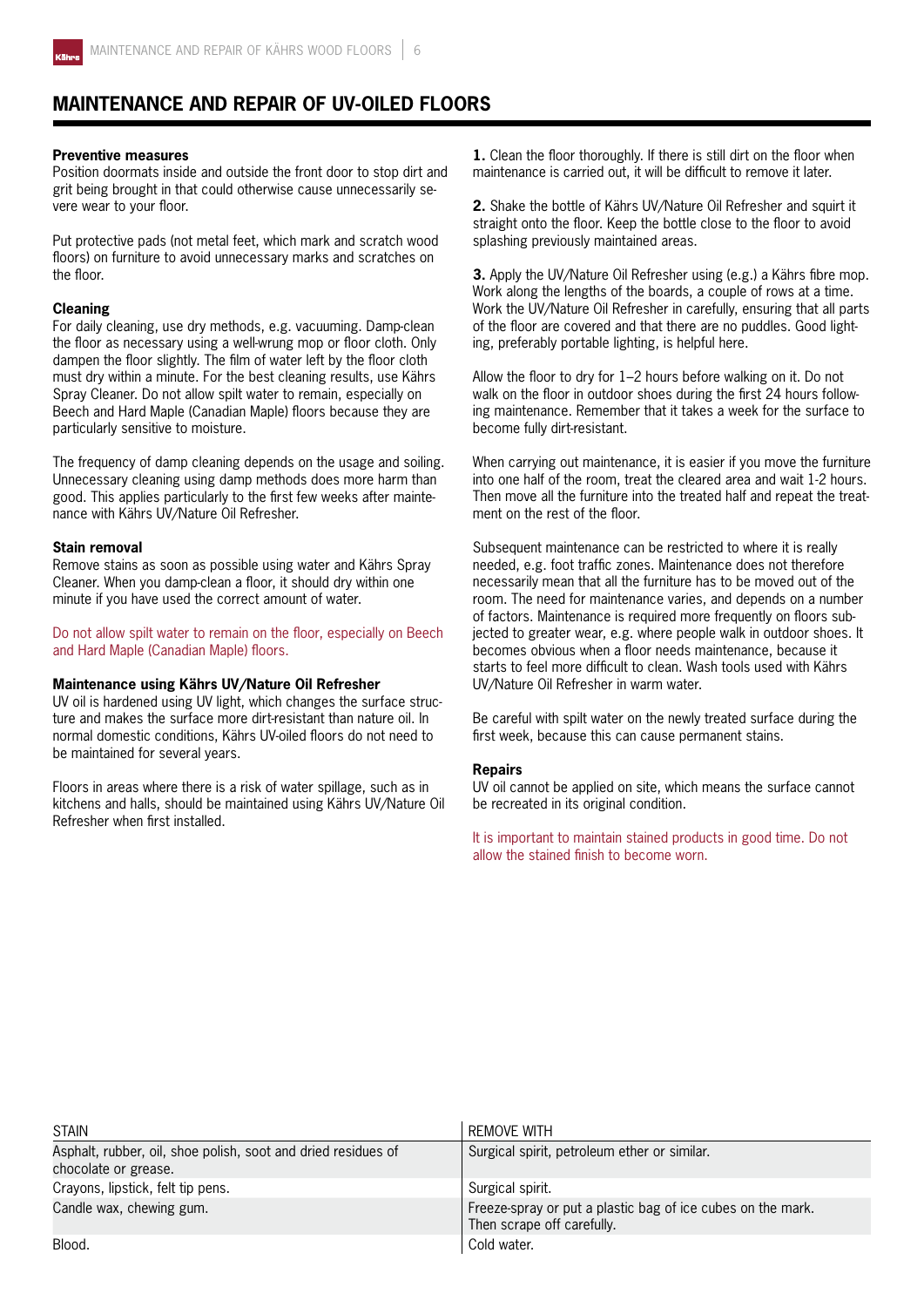

*Partial repairs to multi-layer parquet and Linnea:*

- Treat small surface scratches and scrape-marks with Kährs UV/ Nature Oil Refresher. On deeper scratches, use Kährs Touch-up Oil first. Then apply a coat of Kährs UV/Nature Oil Refresher to the damaged surface.
- Fill small indentations that have cracked the surface with Kährs UV/Nature Oil Refresher.
- Fill deep dents, scratches and cracks with Woodfiller or Kährs Hot-melt Wax in a matching colour, then lacquer with Kährs Touch-up Lacquer. Strips or boards with major damage can be replaced. This applies particularly to stained products or products with a special finish.

#### **Renovation**

*Renovating surface treatment on wood floors:* Microscratches.

If small areas have been scratched (under chairs, etc) the floor can be treated with Kährs UV/Nature Oil Refresher. This conceals the microscratches.

#### *Partial repairs to Kährs multi-layer parquet and Linnea:*

If a small area is damaged or worn through, or needs to be repaired any other reason, it is best to replace the damaged boards. This is easy with the Woodloc® joint. This applies particularly to stained products or products with a special finish.

*Total renovation of a wood floor:*

UV oil cannot be applied on site, which means the surface cannot be recreated in its original condition.

If the floor is very worn, or needs renovation for some other reason, it can be machine-sanded to bare wood and have a new surface treatment applied. The surface can be treated with lacquer or nature oil. Follow the manufacturer's instructions.

Particular attention must be given to stained products or products with special finishes.

**Note. Kährs Linnea cannot be sanded.**

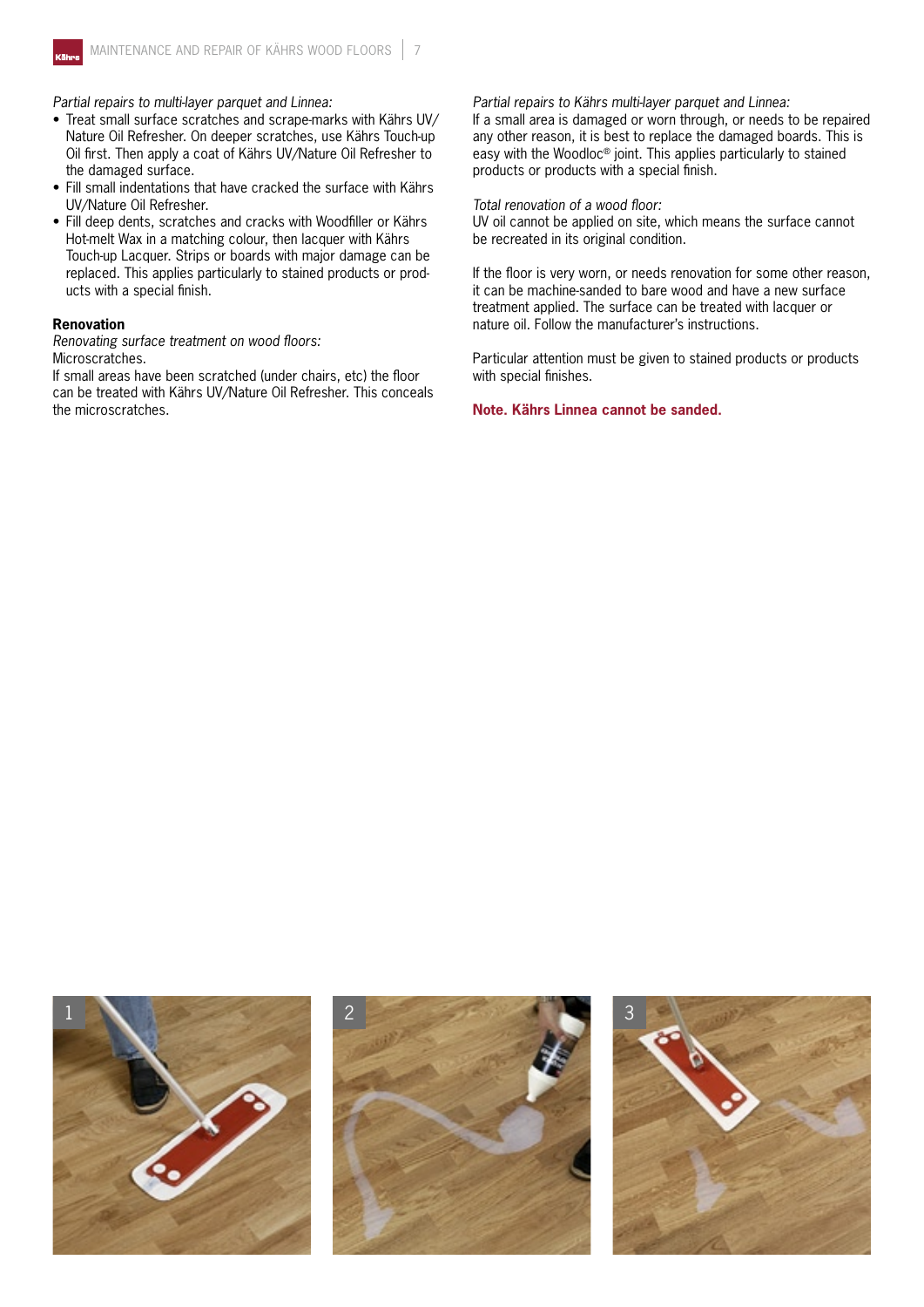

## **Maintenance and repair of Nature Oil finished floors**

Kährs nature oil finished floors are pre-finished for use in domestic environments.

#### **Preventive measures**

Kährs nature oil finished floors can be given a supplementary surface treatment with Kährs UV/Nature Oil Refresher. The main reason for this is to prevent water penetrating the joints between boards through capillary action. Position doormats inside and outside the front door to stop dirt and grit being brought in that could otherwise cause unnecessarily severe wear to your floor. Put protective pads (not metal feet, which mark wood floors) on furniture to avoid unnecessary marks and scratches on the floor.

#### **Cleaning**

For daily cleaning, use dry methods, e.g. vacuuming. Damp-clean the floor as necessary using a well-wrung mop or floor cloth. Only dampen the floor slightly. The film of water left by the floor cloth must dry within a minute. For the best cleaning results, use Kährs Spray Cleaner. Do not allow spilt water to remain, especially on Beech and Hard Maple floors because they are particularly sensitive to moisture.

The frequency of damp cleaning depends on the usage and soiling. Cleaning the floor regularly prevents dirt from adhering to the oiled surface. Unnecessary cleaning using damp methods does more harm than good. This applies particularly to the first few weeks after maintenance with Kährs UV/Nature Oil Refresher. The oil refresher needs 1–2 weeks to attain full hardness, so the floor must not be damp cleaned during this period.

#### **Stain removal**

Remove stains as soon as possible using water and Kährs Spray Cleaner. If this does not work, the stain can be rubbed off using a green nylon pad, e.g. Scotch-Brite. Once a stain has been removed, the cleaned surface may need to be treated with a little Touch-up Oil before new Kährs UV/Nature Oil Refresher is applied.

When you damp-clean a floor, it should dry within one minute if you have used the correct amount of water.

Do not allow spilt water to be left on the floor, particularly on Beech and Hard Maple (Canadian Maple) floors.

#### **Maintenance**

It is easy to care for floors in a domestic environment. However, maintenance must not be neglected, otherwise "pathways" or a greyish coating may form.

#### **Maintenance using Kährs UV/Nature Oil Refresher. Method One.**

The need for maintenance varies, and depends on a number of factors. In most cases, the floor needs maintenance twice during the first year and then once a year. If the floor is damp-cleaned frequently, maintenance is required more frequently because damp cleaning wears out the protective coating. Maintenance is required more frequently on floors subjected to greater wear, e.g. where people walk in outdoor shoes. The same applies to light, porous species such as Beech and Ash.

It becomes obvious when a floor needs maintenance, because it starts to feel more difficult to clean.

The first maintenance should include the whole floor surface. If it is carried out immediately following installation of the floor, no furniture need be moved.

This also provides additional protection against moisture that could otherwise penetrate the joints between boards. If the second maintenance is carried out within 6–12 months after moving in, it is easiest if you move the furniture into one half of the room, maintain the cleared area and wait 1–2 hours. Then move all the furniture into the treated half and repeat the maintenance on the rest of the floor. Subsequent maintenance can be restricted to where it is really needed, e.g. foot traffic zones. Maintenance does not therefore necessarily mean that all the furniture has to be moved out of the room. The surface's resistance to dirt, moisture and wear increases each time maintenance is carried out. The need for maintenance therefore decreases over time.

**1.** Clean the floor thoroughly. If there is still dirt on the floor when maintenance is carried out, it will be difficult to remove the dirt later.

**2.** Squirt Kährs UV/Nature Oil Refresher straight onto the floor. Keep the bottle close to the floor to avoid splashing previously maintained areas. One litre covers 30 m<sup>2</sup> of floor.

**3.** Apply the Kährs UV/Nature Oil Refresher with a clean, slightly damp yarn mop (dampening stops it absorbing unnecessary amounts of UV/Nature Oil Refresher). Work along the lengths of the boards, a couple of rows at a time.

Allow the floor to dry for 1–2 hours before walking on it. Do not walk on the floor in outdoor shoes during the first 24 hours following maintenance. Remember that it takes 1–2 weeks for the UV/ Nature Oil Refresher to become fully dirt-resistant. Be careful with spilt water on the newly treated surface during the first week, because this can cause permanent stains.

| <b>STAIN</b>                                                                          | <b>REMOVE WITH</b>                                                                        |
|---------------------------------------------------------------------------------------|-------------------------------------------------------------------------------------------|
| Asphalt, rubber, oil, shoe polish, soot and dried residues of<br>chocolate or grease. | Surgical spirit, petroleum ether or similar.                                              |
| Crayons, lipstick, felt tip pens.                                                     | Surgical spirit.                                                                          |
| Candle wax, chewing gum.                                                              | Freeze-spray or put a plastic bag of ice cubes on the mark.<br>Then scrape off carefully. |
| Blood.                                                                                | Cold water.                                                                               |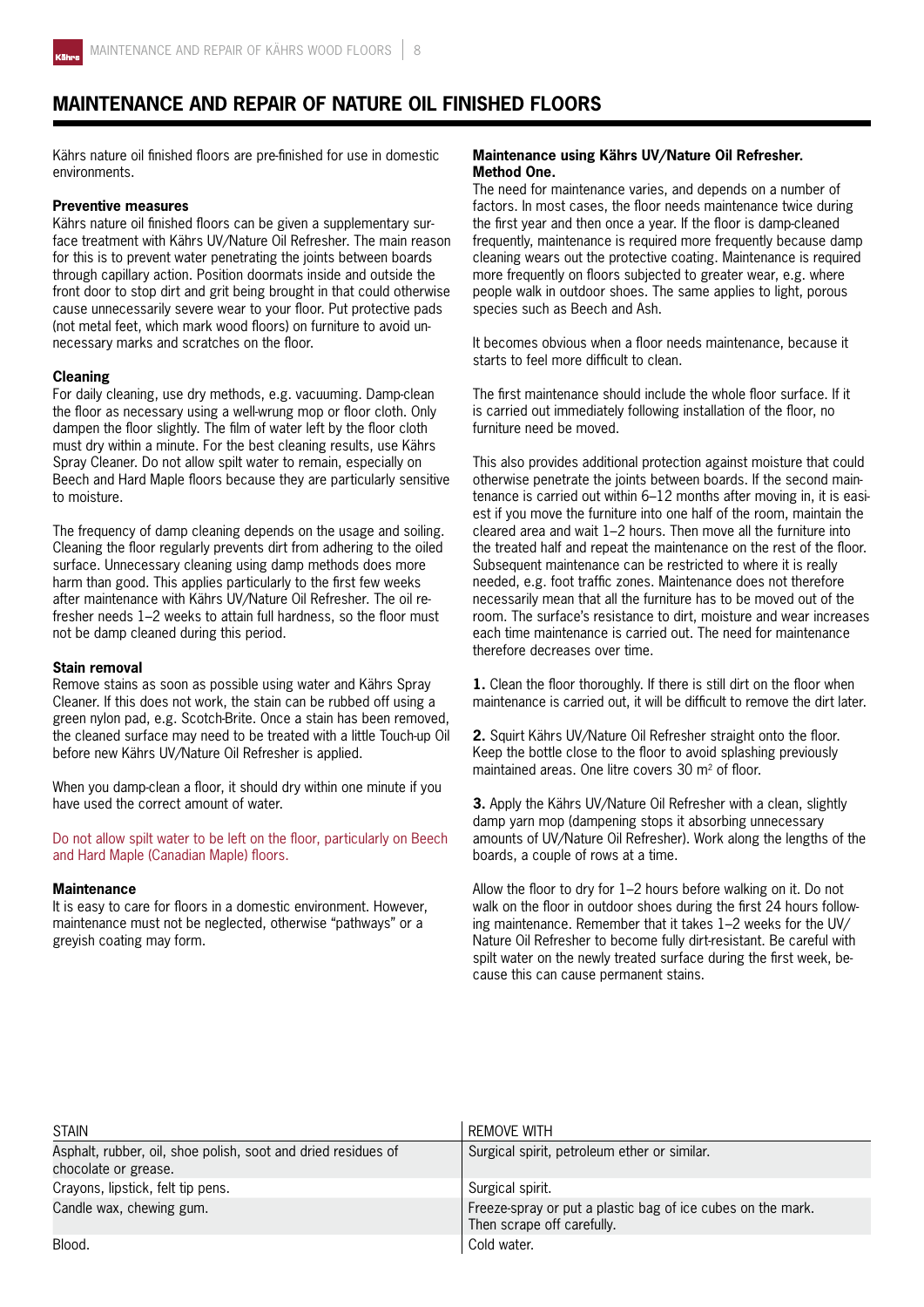Buffing the treated floor makes the surface more dirt-resistant and easy to clean, with higher gloss. Buff manually using a cloth or with a polishing machine (red floor pad) the day after maintenance has been carried out.

#### **Maintenance using Watco Satin Oil. Method Two.**

Maintenance can also be carried out with Watco Satin Oil in accordance with the method for public environments.

#### **Repairs**

*Partial repairs to multi-layer parquet:*

- Treat small surface scratches and scrape-marks with Kährs UV/ Nature Oil Refresher. On deeper scratches, use Kährs Touch-up Oil first. Then apply a coat of Kährs UV/Nature Oil Refresher to the damaged surface.
- Fill small indentations with Kährs UV/Nature Oil Refresher.
- Fill deep dents, scratches and cracks with Woodfiller or Kährs Hot-melt Wax in a matching colour, then oil with Kährs Touch-up Oil. Strips or boards with major damage can be replaced. This applies particularly to stained products or products with a special finish.

It is important to maintain stained products in good time. Do not allow the stained finish to become worn.

#### **Renovation**

*Renovating surface treatment on wood floors:* Microscratches.

If small areas have been scratched (under chairs, etc.) the floor can be treated with Kährs UV/Nature Oil Refresher. This conceals the microscratches.

#### *Partial repairs to Kährs multi-layer parquet:*

Sand or plane worn or damaged surfaces down to clean, bare wood. Finish off with sandpaper (220 grit), then apply a relatively thick coat of Kährs Touch-up Oil. Leave for approx. 30 minutes, then wipe off any oil that the wood has not absorbed. Allow the renovated surface to dry overnight. Then apply a coat of protective oil refresher. Use Kährs water-based UV/Nature Oil Refresher in the same way as described above under "Maintenance using Kährs UV/Nature Oil Refresher. Method One." If necessary, repeat the treatment.

Differences between treated and untreated areas of the floor disappear over time. Damaged boards can also be replaced. This applies particularly to stained products or products with a special finish.

#### *Renovating surface treatment on wood floors:*

After extended use, it may be necessary to renovate the surface treatment and replace it with a new oil treatment. Spread a thick layer of Watco Satin Oil over the floor (approx. one litre per 25 m<sup>2</sup>). Then buff the floor using a polishing machine (150 rpm) so that the oil dissolves dirt in the floor. Use a nylon pad, e.g. green or coarse Scotch-Brite. Collect the soiled oil using a rubber scraper, and wipe up any residual oil. Then attach a cloth under the disc of the polishing machine and buff the floor as dry as possible. Work on small areas so the dissolved dirt does not have time to dry. The floor can be walked on again once the Watco Satin Oil has been allowed to harden overnight. Sometimes, an additional application the following day may be necessary.

When renovating nature oil stained floors it may be necessary to restore the floor's original colour using coloured oil from Watco or Faxe, for example.

*Total renovation of nature oil finished wood floors:* If simply renovating the surface treatment is insufficient, the wood floor can be machine-sanded down to clean wood, then re-oiled. Consult your floor oil supplier.

Equipment used with oxidising oils such as Kährs Touch-up Oil or Watco Satin Oil can ignite spontaneously. It must therefore be immersed in water after use, and either stored in a metal container with a tightly fitting lid or incinerated. Equipment can also be

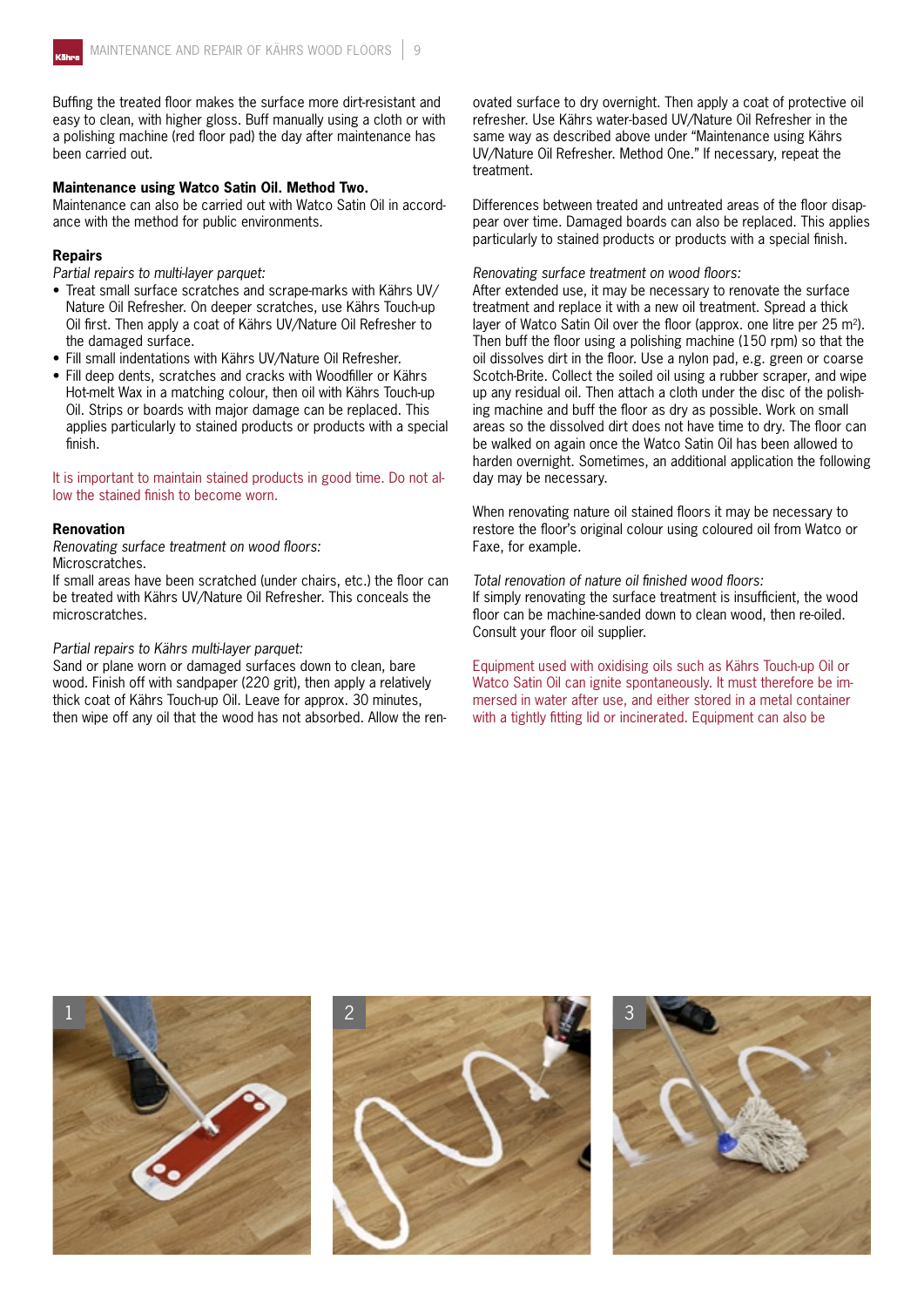

## **MAINTENANCE AND REPAIR OF KÄHRS WOOD FLOORS IN PUBLIC ENVIRONMENTS**

Public environment refers to all environments that are not similar or equivalent to domestic environments in terms of wear.

Examples of public environments, similar to a domestic environment, are day-care centres and offices subject to light wear. However, in these cases maintenance must be carried out more frequently than in a domestic environment.

Adherence to a well-planned maintenance schedule gives wood floors in public environments a much longer life. Light-stained and light-coloured species are more sensitive to wear than dark ones.

### **Preventive measures to reduce wear and the need for cleaning**

- The principle is based on having:
	- a properly designed entrance and an effective heavy-duty scraper outdoors (ideally under cover).
	- barrier mats for dirt, rubber mats, ribbed construction or similar, in the area between the external and internal entrance doors.
	- textile mats to absorb moisture.

 The scale of the dirt barrier system depends on the volume of traffic through the entrance and on conditions outside. The dirtier it is, the longer the dirt barrier zone. Ideally, at least three steps should be taken on each of these surfaces.

- Floors in public environments must be given additional surface treatment to cope with the demands to which they are subjected. This should be carried out immediately after installation, while the floor is cleared of furniture, etc.
- Put protective pads on furniture to avoid unnecessary marks and scratches on the floor. However, do not use metal feet, which can scratch and mark the floor.
- Remove all marks as soon as possible.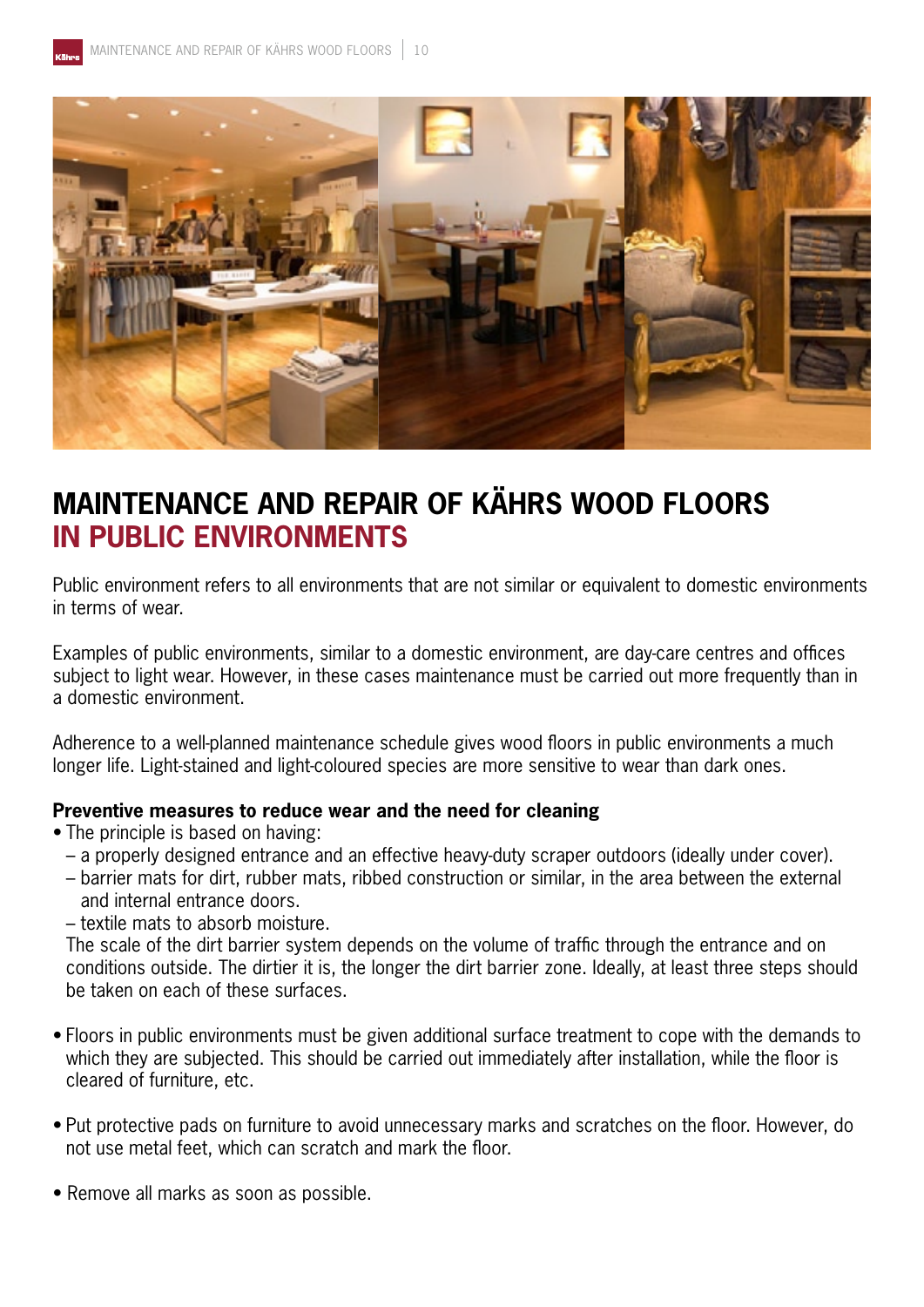## **Maintenance and repair of UV-lacquered floors in public environments**

#### **Preventive measures**

Normally, the factory-lacquered surface needs to be reinforced with additional coats of lacquer (unless the area of application is comparable with a domestic environment). Use any currently available lacquer designed for re-lacquering factory-treated wood floors without the need for sanding down first.

Follow the lacquer manufacturer's instructions.

#### **Cleaning**

For daily cleaning, use dry methods. If necessary, damp-clean the floor using Kährs Spray Cleaner. Use a well-wrung mop or floor cloth. If a combined machine is used, use as little water as possible. Any residual moisture should dry within one minute. The machine must not leave any water marks when it turns or stops.

#### **Stain removal**

Stains on the floor can be removed with a mild cleaning agent (ammonia-free) such as Kährs Spray Cleaner. If this does not help, follow the advice given below for removing more difficult stains. Use strong stain-removers with care, because using too much or rubbing too hard can affect the lacquer.

#### **Maintenance**

It is important to maintain the surface treatment in good time. Do not allow the lacquer to become worn. This avoids dirt and water penetrating the wood, and the floor will retain its easily cleaned and attractive surface.

#### *Maintenance using Kährs Lacquer Refresher*

Use Kährs Lacquer Refresher to give a new finish to a lacquered floor that's surface has become scratched and dulled. It is not a substitute for re-lacquering. It is used between each re-lacquering. The floor to be treated must be clean and free from polish, wax and other contaminants.

**1.** Clean the floor thoroughly and remove all traces of grease by damp cleaning using Kährs Spray Cleaner.

**2.** Shake the bottle. Squirt Kährs Lacquer Refresher straight onto the floor. Keep the bottle close to the floor to avoid splashing previously maintained areas.

**3.** Apply Kährs Lacquer Refresher using a Kährs mop, sponge or polish spreader. If the floor is very worn, a further coat can be applied when the first has dried. Allow 30 minutes for the floor to dry before putting furniture back. Damp cleaning gradually removes the Lacquer Refresher. The bottle contains one litre, sufficient for approx. 70  $m^2$ . Instructions are on the packaging.

*Maintaining a lacquered floor to be used as a dance floor:* A lacquered floor to be used as a dance floor requires additional treatment with wax or polish. Follow the wax or polish manufacturer's instructions.

#### **Repairs**

*Partial repairs to multi-layer parquet and Linnea:*

- Treat small surface scratches and scrape-marks with Kährs Lacquer Refresher. On deeper scratches, use Kährs Touch-up Lacquer first.
- Fill small indentations that have cracked the surface with Kährs Touch-up Lacquer.
- Fill deep dents, scratches and cracks with Woodfiller or Kährs Hot-melt Wax in a matching colour, then lacquer with Kährs Touch-up Lacquer. Strips or boards with major damage can be replaced. This applies particularly to stained products or products with a special finish.

If the floor has been subjected to heavy wear, it can be renovated by machine sanding and re-treating.

#### **Note. Kährs Linnea cannot be sanded.**

#### **Renovation**

In all renovation, it is important to remove all dirt, dust and grease from the lacquered surface. Factory-lacquered parquet need not be sanded down before re-lacquering. Vacuum and damp-clean the floor thoroughly using Kährs Spray Cleaner to remove all traces of grease. If the floor surface is very soiled, use a rotary floor scrubber and Kährs Remover to ensure that the floor is free from grease and dirt. Do not use too much water. Previously re-lacquered surfaces should be sanded down to ensure sufficient adhesion.

#### *Renovating surface treatment on wood floors:*

Microscratches.

If small areas of the lacquer have been scratched (under chairs, etc.) the floor can be treated with Kährs Lacquer Refresher. This conceals the microscratches. Damp cleaning gradually removes the Lacquer Refresher.

#### *Partial repairs to Kährs multi-layer parquet and Linnea:*

If a small area is damaged or worn through, or needs to be repaired any other reason, it is best to replace the damaged boards. This is easy with the Woodloc® joint. This applies particularly to stained products or products with a special finish.

| <b>STAIN</b>                                                                          | <b>REMOVE WITH</b>                                                                        |
|---------------------------------------------------------------------------------------|-------------------------------------------------------------------------------------------|
| Asphalt, rubber, oil, shoe polish, soot and dried residues of<br>chocolate or grease. | Surgical spirit, petroleum ether or similar.                                              |
| Crayons, lipstick, felt tip pens.                                                     | Surgical spirit.                                                                          |
| Candle wax, chewing gum.                                                              | Freeze-spray or put a plastic bag of ice cubes on the mark.<br>Then scrape off carefully. |
| Blood.                                                                                | Cold water.                                                                               |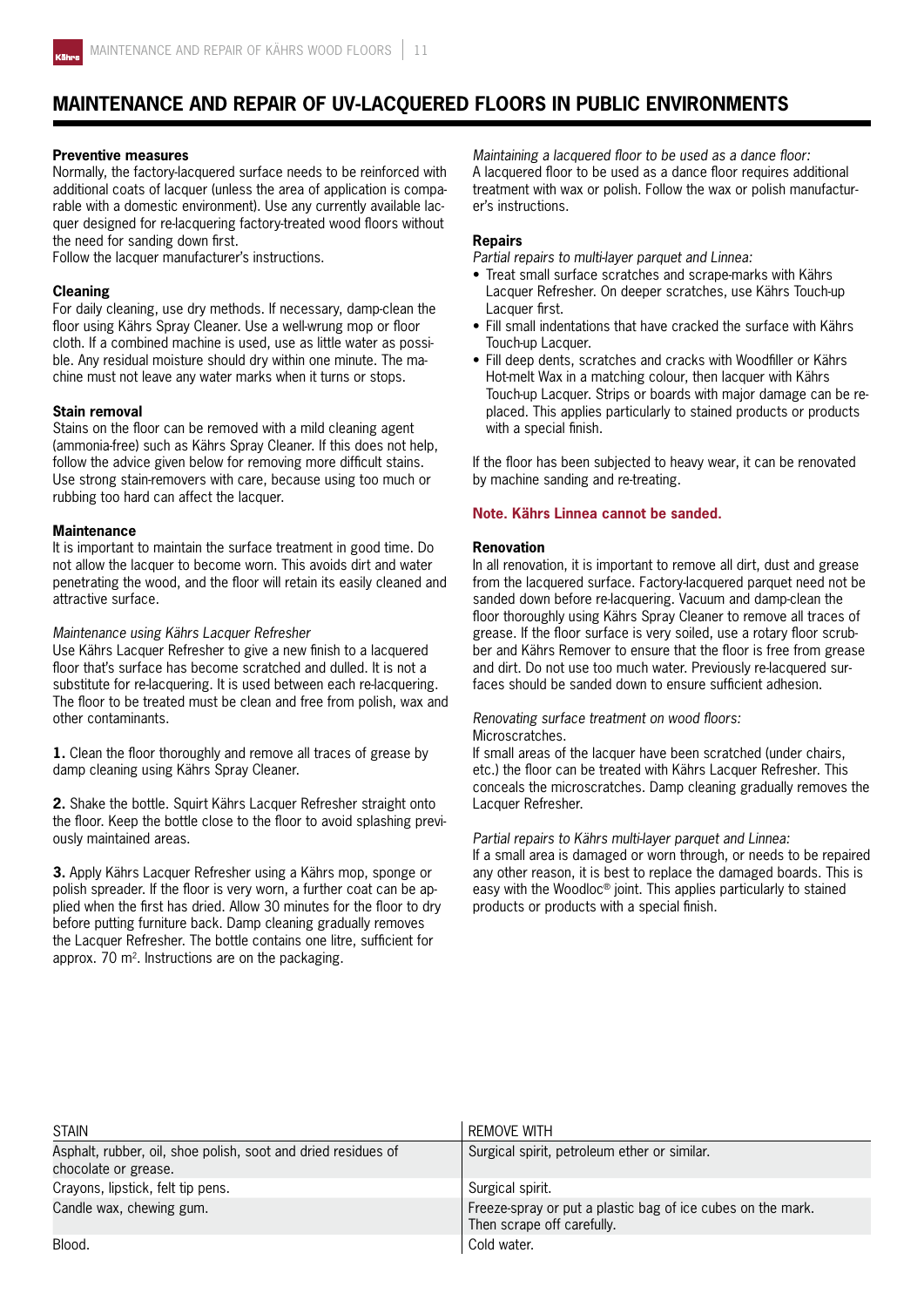#### *Re-lacquering Kährs UV-lacquered floors:*

When re-lacquering, the temperature in the room and of the lacquer must not be lower than 15°C. The entire floor area must be relacquered to prevent the formation of ridges of lacquer.

The surface to be lacquered must be thoroughly cleaned using Kährs Remover. Use a rotary floor scrubber (150 rpm, red pad) with Kährs Remover diluted in water 1/5 to ensure the surface is free from dirt and grease. Then damp-clean the surface with clean water.

Apply Kährs Lacquer using a roller or lacquer brush. When re-lacquering, one coat is sufficient to cover joints and protect from water. Remember that the surface to be re-lacquered must not have been treated previously with wax, polish, etc. This prevents adhesion, which would mean that the floor would have to be sanded down to bare wood.

Before re-lacquering, apply lacquer onto a sample area to test adhesion. If the floor has been re-lacquered previously, follow the lacquer manufacturer's instructions. If the floor is likely to be subjected to heavy wear, apply several coats of lacquer. The floor can be walked on carefully after approx. 8 hours. Rugs can be laid on the floor one week after lacquering. Be careful with spilt water on the newly lacquered surface during the first week, because this can cause permanent stains.

Clean tools in water. Do not pour surplus lacquer down the drain. Let it dry and dispose of it in accordance with local regulations. Remove dried lacquer using acetone. Instructions are on the packaging. One litre of lacquer is sufficient for 8–10 m2.

Note that re-lacquering produces a more "plastic" surface than a factory-lacquered floor, and that scratches are more visible because the lacquer used for re-lacquering is less scratch-resistant. Re-lacquering is not carried out in a dust-free environment, so there is a risk that dust particles will adhere to the surface and form little bumps that are visible when the lacquer dries.

#### *Total renovation of a wood floor:*

If the floor is very worn, or needs renovation for some other reason, it can be machine-sanded to bare wood and have a new surface treatment applied.

If the floor has been sanded down to bare wood, it must be lacquered 2-3 times. Rub down the floor (120 grit or finer) after the first coat of lacquer.

#### **Note. Kährs Linnea cannot be sanded.**

Particular attention must be given to stained products or products with special finishes. Follow the lacquer manufacturer's instructions.

When a factory-finished floor that has been glued down using an MS polymer is re-lacquered, the bond between the new coat of lacquer and the factory-finished lacquer cannot be guaranteed.

Underfloor heating must be switched off during re-lacquering.

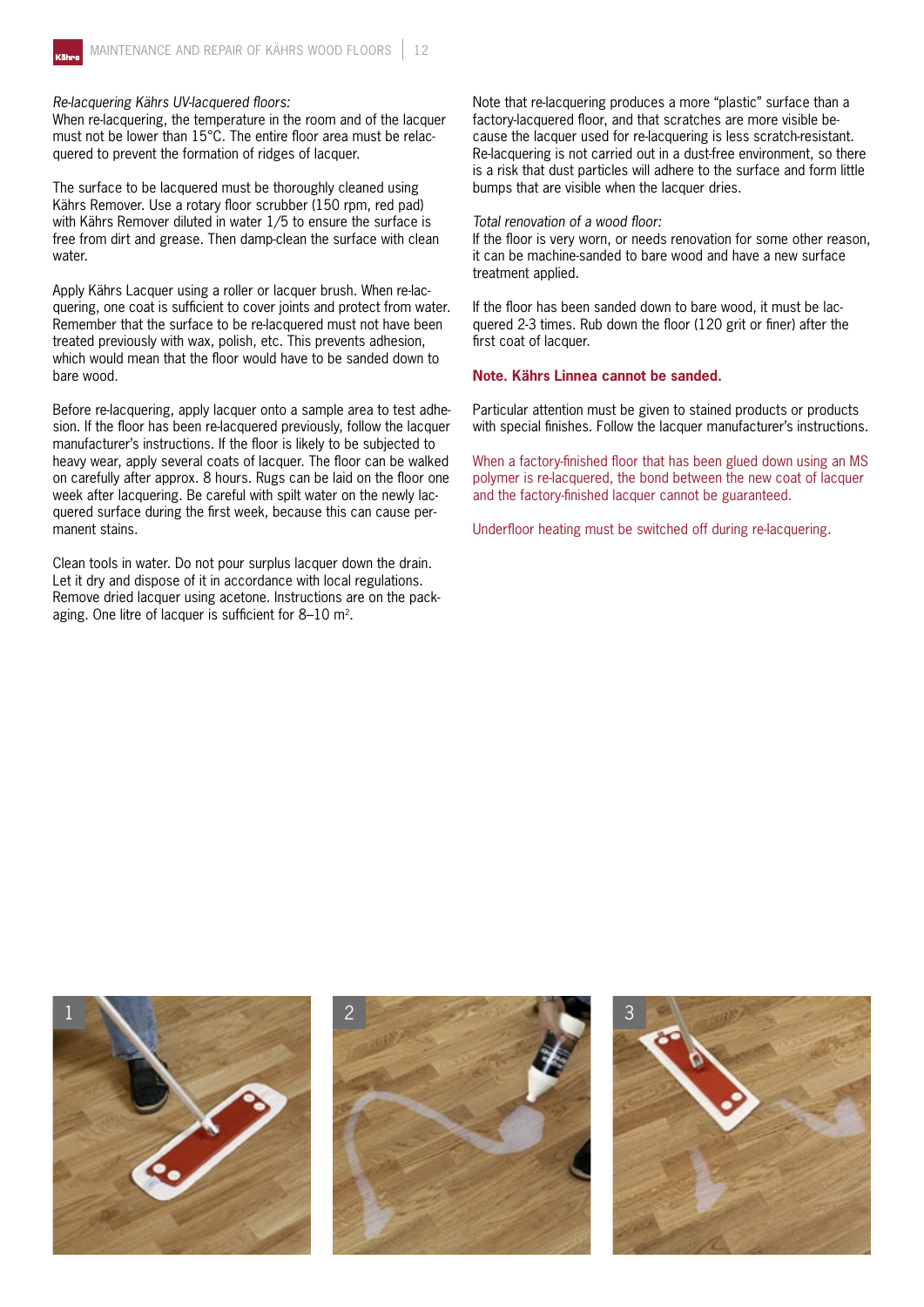

## **Maintenance and repair of UV-oiled floors in public environments**

#### **Preventive measures**

Normally, the factory-treated surface needs to be reinforced with Kährs UV/Nature Oil Refresher.

#### **Cleaning**

For daily cleaning, use dry methods. If necessary, damp-clean the floor using Kährs Spray Cleaner. Use a well-wrung mop or floor cloth. Note that moisture and cleaning agents increase the need for maintenance.

If a combined machine is used, use as little water as possible. Any residual moisture should dry within one minute. The machine must not leave any water marks when it turns or stops.

#### **Stain removal**

Stains on the floor can be removed with a mild cleaning agent (ammonia-free) such as Kährs Spray Cleaner. If this does not help, follow the advice given below for removing more difficult stains. Use strong stain-removers with care, because using too much or rubbing too hard can affect the surface treatment.

#### **Maintenance**

The need for maintenance varies, and depends on a number of factors. The first maintenance using Kährs UV/Nature Oil Refresher should be carried out immediately after the floor is installed. This means that from the outset the floor has a protective coating that prevents water from penetrating between the boards, and the floor will retain its cleanability and attractive surface. Make sure that subsequent maintenance is carried out in good time so that the surface does not get worn. Floors in areas where there is a risk of water spillage, e.g. catering areas or halls, should be maintained with Kährs UV/Nature Oil Refresher more frequently than in dry areas. If the floor is damp-cleaned frequently, maintenance is required more frequently because damp cleaning wears out the protective coating. Light, porous species (such as Beech and Ash) may also require more frequent maintenance.

It becomes obvious when a floor needs maintenance, because it starts to feel more difficult to clean.

**1.** Clean the floor thoroughly with Kährs Spray Cleaner. If there is still dirt on the floor when maintenance is carried out, it will be difficult to remove it later.

**2.** Shake the bottle. Squirt Kährs UV/Nature Oil Refresher straight onto the floor. Keep the bottle close to the floor to avoid splashing previously maintained areas. One litre covers 80-120 m<sup>2</sup> of floor.

**3.** Apply the UV/Nature Oil Refresher using (e.g.) a Kährs fibre mop. Work along the lengths of the boards, a couple of rows at a time. Work the UV/Nature Oil Refresher in carefully, ensuring that all parts of the floor are covered and that no puddles are formed. Good lighting, preferably portable lighting, is helpful here.

Allow the floor to dry for 1–2 hours before walking on it. Do not walk on the floor in outdoor shoes during the first 24 hours following maintenance. Remember that it takes a week for the surface to become fully dirt-resistant.

When carrying out maintenance, it is easier if you move the furniture into one half of the room, treat the cleared area and wait 1–2 hours. Then move all the furniture into the treated half and the repeat the treatment on the rest of the floor.

Subsequent maintenance can be restricted to where it is really needed, e.g. foot traffic zones. Maintenance does not therefore necessarily mean that all the furniture has to be moved out of the room. The need for maintenance varies, and depends on a number of factors. Maintenance is required more frequently on floors subjected to greater wear, e.g. where people walk in outdoor shoes.

It becomes obvious when a floor needs maintenance, because it starts to feel more difficult to clean. Wash tools used with Kährs UV/Nature Oil Refresher in warm water.

#### **Repairs**

UV oil cannot be applied on site, which means the surface cannot be recreated in its original condition. Partial repairs to multi-layer parquet and Linnea:

- Treat small surface scratches and scrape-marks with Kährs UV/ Nature Oil Refresher. On deeper scratches, use Kährs Touch-up Oil first. Then apply a coat of Kährs UV/Nature Oil Refresher to the damaged surface.
- Fill small indentations that have cracked the surface with Kährs UV/Nature Oil Refresher.
- Fill deep dents, scratches and cracks with Woodfiller or Kährs Hot-melt Wax in a matching colour, then oil with Kährs Touch-up Oil. Strips or boards with major damage can be replaced. This applies particularly to stained products or products with a special finish.

UV-oiled products are not suitable for dance floors.

It is important to maintain stained products in good time. Do not allow the stained finish to become worn.

| <b>STAIN</b>                                                                          | <b>REMOVE WITH</b>                                                                        |
|---------------------------------------------------------------------------------------|-------------------------------------------------------------------------------------------|
| Asphalt, rubber, oil, shoe polish, soot and dried residues of<br>chocolate or grease. | Surgical spirit, petroleum ether or similar.                                              |
| Crayons, lipstick, felt tip pens.                                                     | Surgical spirit.                                                                          |
| Candle wax, chewing gum.                                                              | Freeze-spray or put a plastic bag of ice cubes on the mark.<br>Then scrape off carefully. |
| Blood.                                                                                | Cold water.                                                                               |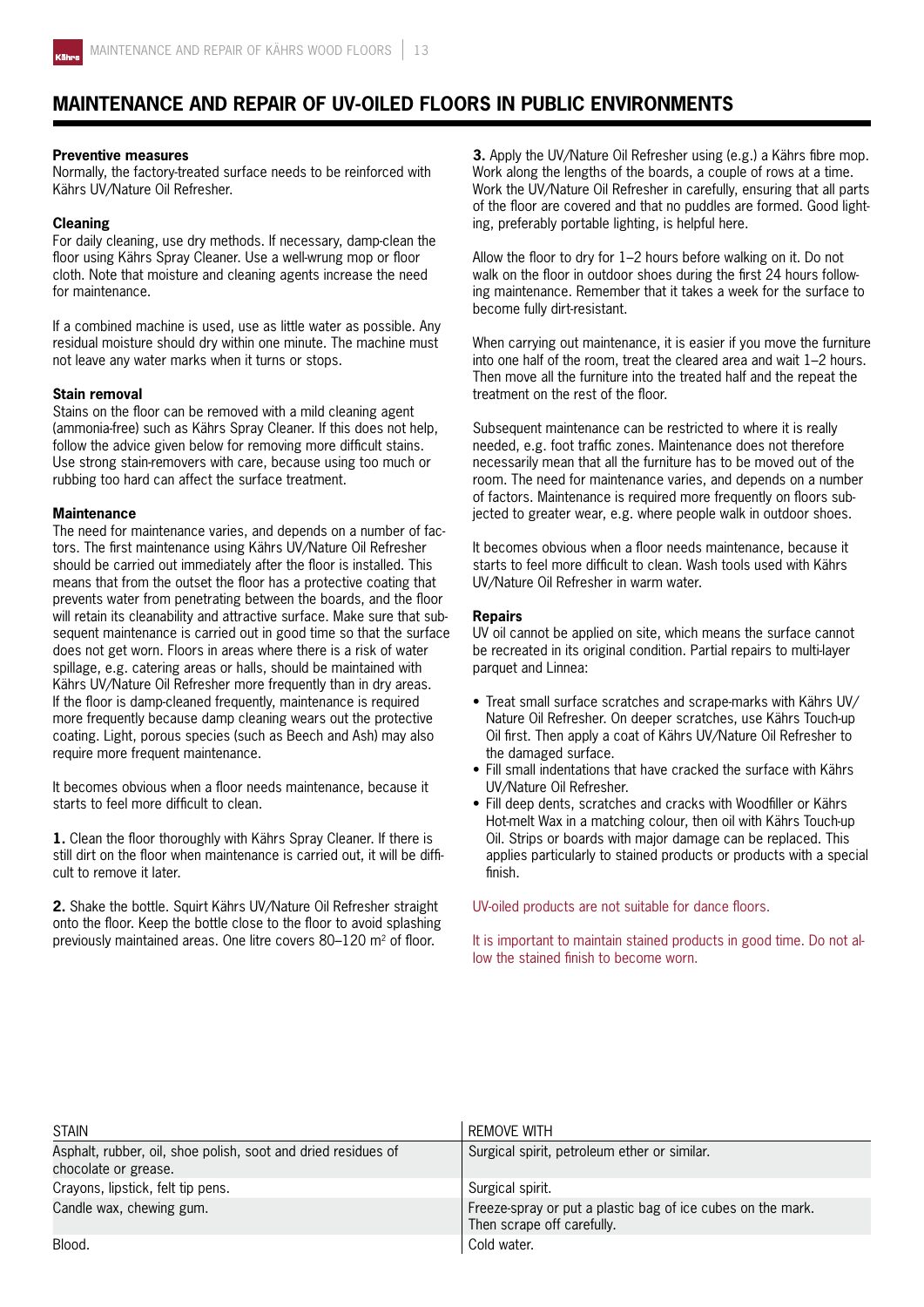

#### **Renovation**

*Renovating surface treatment on wood floors:* Microscratches.

If small areas have been scratched (under chairs, etc.) the floor can be treated with Kährs UV/Nature Oil Refresher. This conceals the microscratches.

#### *Partial repairs to Kährs multi-layer parquet and Linnea:*

If a small area is damaged or worn through, or needs to be repaired for any other reason, it is best to replace the damaged boards. This applies particularly to stained products or products with a special finish.

*Total renovation of a wood floor:*

UV oil cannot be applied on site, which means the surface cannot be recreated in its original condition.

If the floor is very worn, or needs renovation for some other reason, it can be machine-sanded to bare wood and have a new surface treatment applied. The surface can be treated with lacquer or nature oil. Follow the manufacturer's instructions. Particular attention must be given to stained products or products with special finishes.

**Note. Kährs Linnea cannot be sanded.**

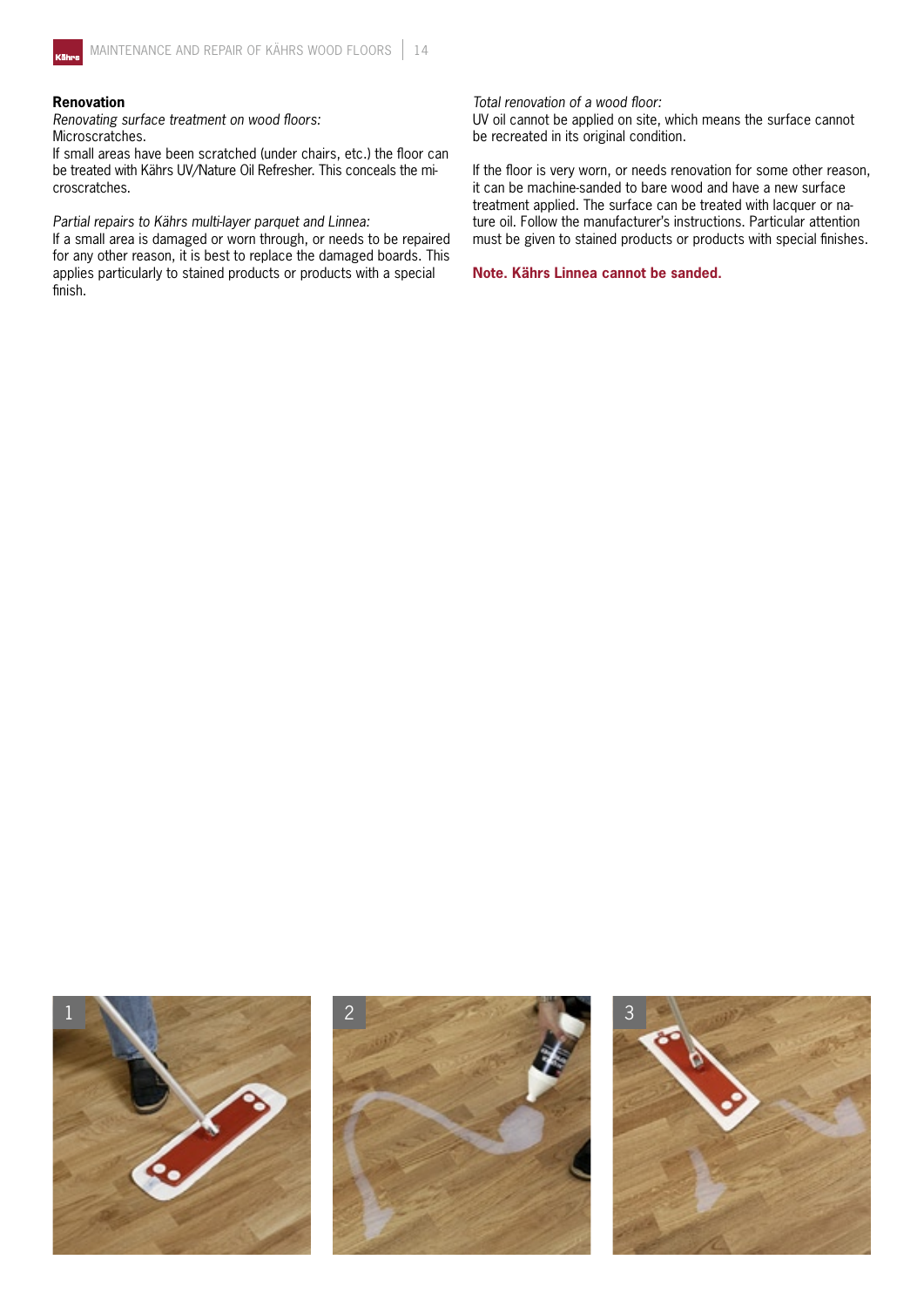

## **Maintenance and repair of Nature Oil finished floors in public environments**

Nature oil is the optimal surface treatment in public environments subjected to considerable demands, such as dance floors and restaurants. With correct and regular maintenance, no surface withstands tough demands better.

#### **Preventive measures**

The factory-oiled surface needs to be reinforced with either Kährs UV/Nature Oil Refresher, method 1, or Watco Satin Oil, method 2.

#### **Cleaning**

For daily cleaning, use dry methods. If necessary, damp-clean the floor using Kährs Spray Cleaner. Use a well-wrung mop or floor cloth. Note that moisture and cleaning agents increase the need for maintenance. If a combined machine is used, use as little water as possible. Any residual moisture should dry within one minute. The machine must not leave any water marks when it turns or stops.

#### **Stain removal**

Stains on the floor can be removed with a mild cleaning agent (ammonia-free) such as Kährs Spray Cleaner. If this does not help, follow the advice given below for removing more difficult stains. Use strong stain-removers with care, because using too much or rubbing too hard can affect the surface treatment.

#### **Maintenance**

These floors are primed with oil for public environments. The first maintenance should be carried out immediately after the floor is installed. The need for subsequent maintenance varies, and depends on a number of factors. Make sure that subsequent maintenance is carried out in good time so that the surface does not get worn. This avoids dirt and water penetrating the wood, and the floor will retain its easily cleaned and attractive surface. Two methods can be used – Kährs UV/Nature Oil Refresher, method one or Kährs Watco Satin Oil, method two.

#### **Kährs UV/Nature Oil Refresher. Method One.**

This method involves maintenance using Kährs UV/Nature Oil Refresher, as for floors in domestic environments but more frequently. The need for maintenance varies, and depends on a number of factors. The first maintenance should be carried out immediately after the floor is installed. The floor is clear of furniture, which makes it easier. This means that from the outset the floor has a protective coating that prevents water from penetrating between the boards, and the floor will retain its easily cleaned and attractive surface. If the floor is damp-cleaned frequently then maintenance is required more frequently because damp cleaning wears out the protective coating. Maintenance is required more frequently on floors subjected to greater wear, e.g. where people walk in outdoor shoes. Light,

porous species (such as Beech and Ash) also require more frequent maintenance.

It becomes obvious when a floor needs maintenance, because it starts to feel more difficult to clean. When carrying out maintenance, it is easier if you move the furniture into one half of the room, maintain the cleared area and wait 1–2 hours. Then move all the furniture into the treated half and repeat the maintenance on the rest of the floor.

Some floor zones are subjected to greater wear than others. It is often not necessary to treat the entire floor surface, just the areas that actually require maintenance, e.g. foot traffic zones. Maintenance does not therefore necessarily mean that all the furniture has to be moved out of the room.

**1.** Clean the floor thoroughly with Kährs Spray Cleaner. If there is still dirt on the floor when maintenance is carried out, it will be difficult to remove the dirt later.

**2.** Squirt Kährs UV/Nature Oil Refresher straight onto the floor. Keep the bottle close to the floor to avoid splashing previously maintained areas. One litre covers 30 m<sup>2</sup> of floor.

**3.** Apply the Kährs UV/Nature Oil Refresher using (e.g.) a Kährs fibre mop. Work along the lengths of the boards, a couple of rows at a time. Work the Kährs UV/Nature Oil Refresher in carefully, ensuring that all parts of the floor are covered and that no puddles are formed. Good lighting, preferably portable lighting, is helpful here.

Allow the floor to dry for 1–2 hours before walking on it. Do not walk on the floor in outdoor shoes during the first 24 hours following maintenance. Remember that it takes 1–2 weeks for the UV/ Nature Oil Refresher to become fully dirt-resistant. Be careful with spilt water on the newly treated surface during the first week, because this can cause permanent stains.

#### **Watco Satin Oil. Method Two.**

The first maintenance should be carried out immediately after the floor is installed. This means that from the outset the floor has a protective coating that prevents water from penetrating between the boards, and the floor will retain its easily cleaned and attractive surface.

How often the floor then needs maintaining depends on use, cleaning, etc. A couple of additional, more frequent, maintenance treatments carried out in the first months gives an extra-strong, moisture-resistant and easily cleaned surface. The normal frequency of

| <b>STAIN</b>                                                                          | REMOVE WITH                                                                               |
|---------------------------------------------------------------------------------------|-------------------------------------------------------------------------------------------|
| Asphalt, rubber, oil, shoe polish, soot and dried residues of<br>chocolate or grease. | Surgical spirit, petroleum ether or similar.                                              |
| Crayons, lipstick, felt tip pens.                                                     | Surgical spirit.                                                                          |
| Candle wax, chewing gum.                                                              | Freeze-spray or put a plastic bag of ice cubes on the mark.<br>Then scrape off carefully. |
| Blood.                                                                                | Cold water.                                                                               |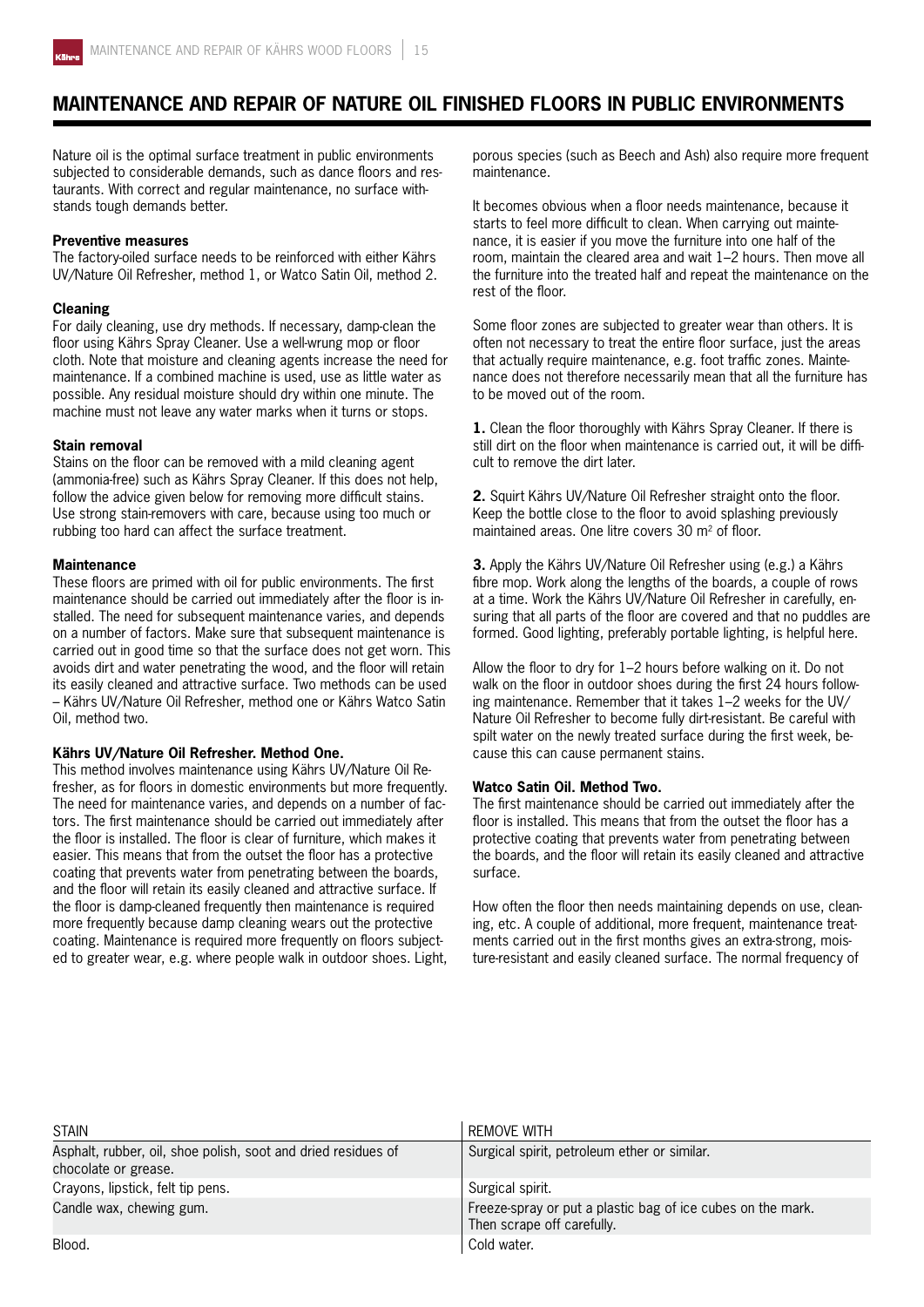subsequent maintenance is at least twice a year. Remember also that areas subjected to greater wear than the rest of the floor can be given localised maintenance.

#### The higher the frequency, the better the results.

Clean the floor thoroughly. Buff the floor using a thin coat of Watco Satin Oil with a scrubbing machine and floor cloth (150 rpm). The quantity of oil is approx.  $1-3$  g/m<sup>2</sup> (corresponds to approx.  $100-$ 300 ml of oil per 100 m2). With the correct amount of oil, the surface immediately appears to be almost dry. Allow the oil to harden overnight.

To achieve the highest dirt-resistance, dry-buff (red floor pad, 300– 1000 rpm, machine weight 35–40 kg) the floor on well-hardened oil between each oiling.

If the floor is difficult to clean and looks soiled, maintain more frequently. The floor can also become difficult to clean if too much oil is used during maintenance, or if the oil is not allowed to harden properly before the floor is used. Floors subjected to less wear, such as areas that are not walked on in outdoor shoes, require less frequent maintenance. Dark, hard and non-porous species of wood such as Merbau and Jatoba require less maintenance.

Maintenance of nature oil finished floors used as dance floors. Nature oil finished floors that will be used for dancing can be given an additional wax treatment. Follow the wax manufacturer's instructions.

#### **Repairs**

*Partial repairs to multi-layer parquet:*

- Small scratches, indentations and scrape-marks disappear following routine maintenance.
- Fill deep dents, scratches and cracks with Woodfiller or Kährs Hot-melt Wax in a matching colour, then oil with Kährs Touch-up Oil.
- Strips or boards with major damage can be replaced. Particular

attention must be given to stained products or products with special finishes.

• Small worn or damaged areas are sanded or planed down to clean, bare wood. Finish with sandpaper (approx. 220 grit). Then apply a relatively thick layer of Kährs Touch-up Oil. Leave for approx. 30 minutes, then wipe off any oil that the wood has not absorbed. Allow the renovated surface to dry overnight. Repeat the oil treatment if necessary. Any differences in appearance that remain will disappear over time.

#### **Renovation**

*Renovating surface treatment on wood floors:*

After extended use, it may be necessary to renovate the surface treatment and replace it with a new oil treatment. Apply a thick layer of Watco Satin Oil. Then buff the floor using a polishing machine (150 rpm) so that the oil dissolves dirt in the floor. Use a nylon pad, e.g. green or coarse Scotch-Brite. Collect the soiled oil using a rubber scraper, and wipe up any residual oil. Then attach a cloth under the disc of the polishing machine and buff the floor as dry as possible. Work on small areas so the dissolved dirt does not have time to dry. The floor can be used again once the Watco Satin Oil has been allowed to harden overnight. Sometimes, an additional application the following day may be necessary. An oiled floor can of course be machine-sanded to bare wood, then re-oiled. Consult your floor oil supplier.

When renovating nature oil stained floors it may be necessary to restore the floor's original colour using coloured oil from Watco Timberex or Faxe, for example.

It is of course possible to replace a damaged board or strip.

Equipment used with oxidising oils such as Kährs Touch-up Oil or Watco Satin Oil can ignite spontaneously. It must therefore be immersed in water after use, and either stored in a metal container with a tightly fitting lid or incinerated. Equipment can also be cleaned with white spirit.

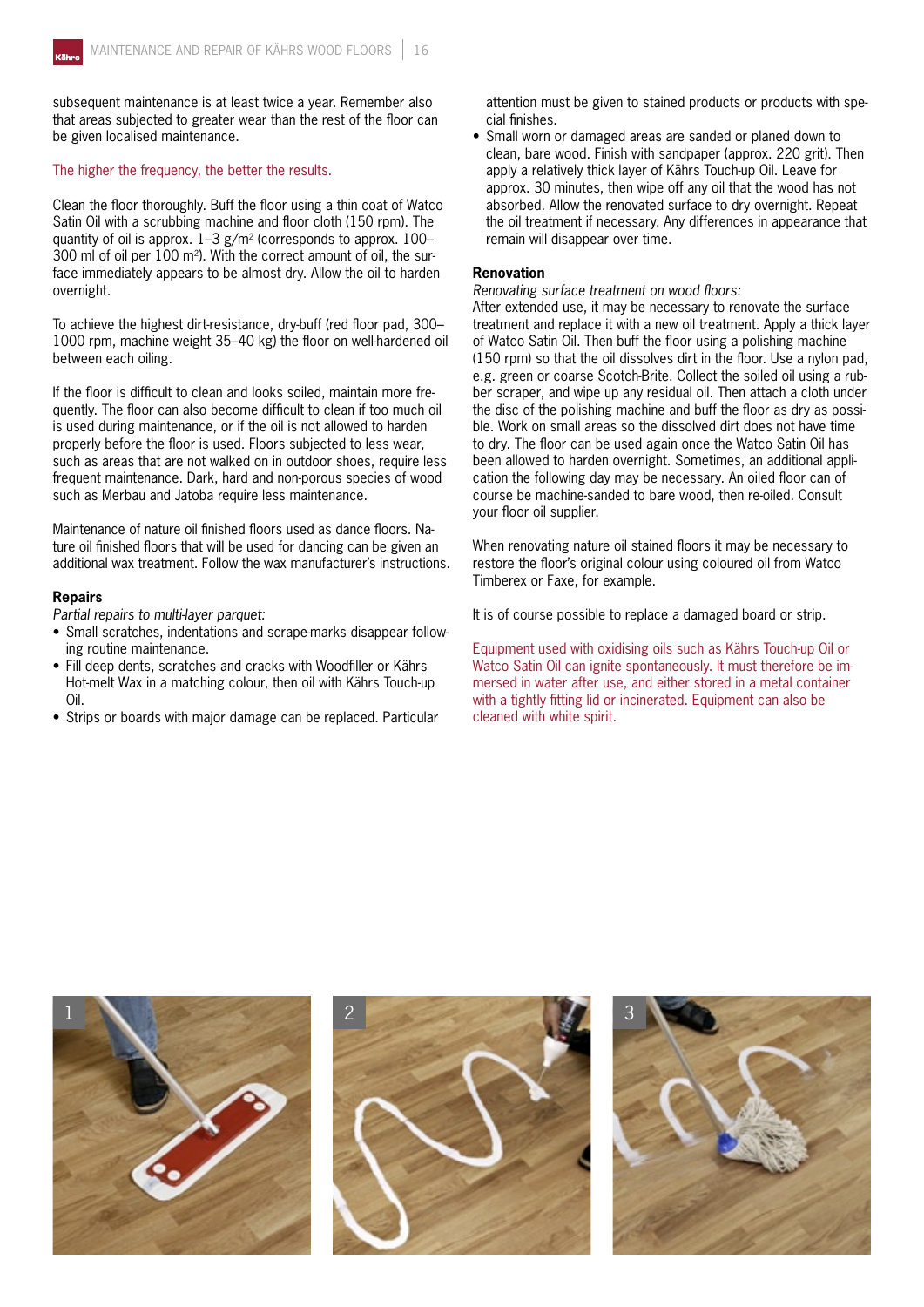

## **CLEANING AND MAINTENANCE PRODUCTS – DESCRIPTION**

#### **Kährs Cleaner Concentrate**

Kährs Cleaner Concentrate can be diluted in water for cleaning floors. Kährs Cleaner Concentrate contains anionic and nonionic tensides. pH values: concentrate approx. 10, in-use solution approx. 8. Dosage: normally 25 ml (2 caps) to 10 litres water. The bottle contains 1 litre. Instructions are on the bottle. Kährs Cleaner Concentrate can withstand freezing. Shelf life at least 2 years from date of manufacture.

#### **Kährs Spray Cleaner**

A ready-to-use cleaner specially applied with a Kährs mop. An effective and environmental friendly product specially formulated for cleaning all Kährs floors. Available in 0.75 litre spray bottle.

#### **Kährs Remover**

Kährs Remover is used to clean very soiled floors before re-lacquering, or to remove any Lacquer Refresher from floors that are to be re-lacquered. Dosage: 1 part Kährs Remover to 5 parts water. Remove Lacquer Refresher with Kährs Remover, then rub down any residues of Refresher using fine sandpaper (150 grit) or a sanding disc (150 grit) before re-lacquering.

Slippery sports floors are usually the result of insufficient cleaning. To minimise the risk of slipping, the floor must be cleaned regularly. Use Kährs Remover in accordance with the instructions. The bottle contains 1 litre. Instructions are on the bottle. Kährs Remover can withstand freezing. Shelf life at least 2 years from date of manufacture.

#### **Kährs Lacquer Refresher**

Use Kährs Lacquer Refresher to give a new finish to a lacquered floor that's surface has become scratched and dulled. Unlike a floor that has been treated with polish or wax, a floor treated with Kährs Lacquer Refresher can be re-lacquered. The bottle contains 1 litre, sufficient for approx. 70 m2. Instructions are on the bottle. Protect against frost. Shelf life at least 2 years from date of manufacture.



Kährs Lacquer is a 1-component, water-based floor lacquer based on a polyurethane/acrylic dispersion. The lacquer has high wear-resistance and good resistance to normal household chemicals. Kährs Lacquer produces a satin finish, is designed for treating wood floors (such as re-lacquering UV-lacquered floors) indoors and is recommended for floors with normal wear. The 1 litre bottle is sufficient for 8–10  $m^2$ , and 5 litres for approx.  $50m^2$ . Instructions are on the bottle. Protect against frost. Shelf life at least 2 years from date of manufacture if unopened.









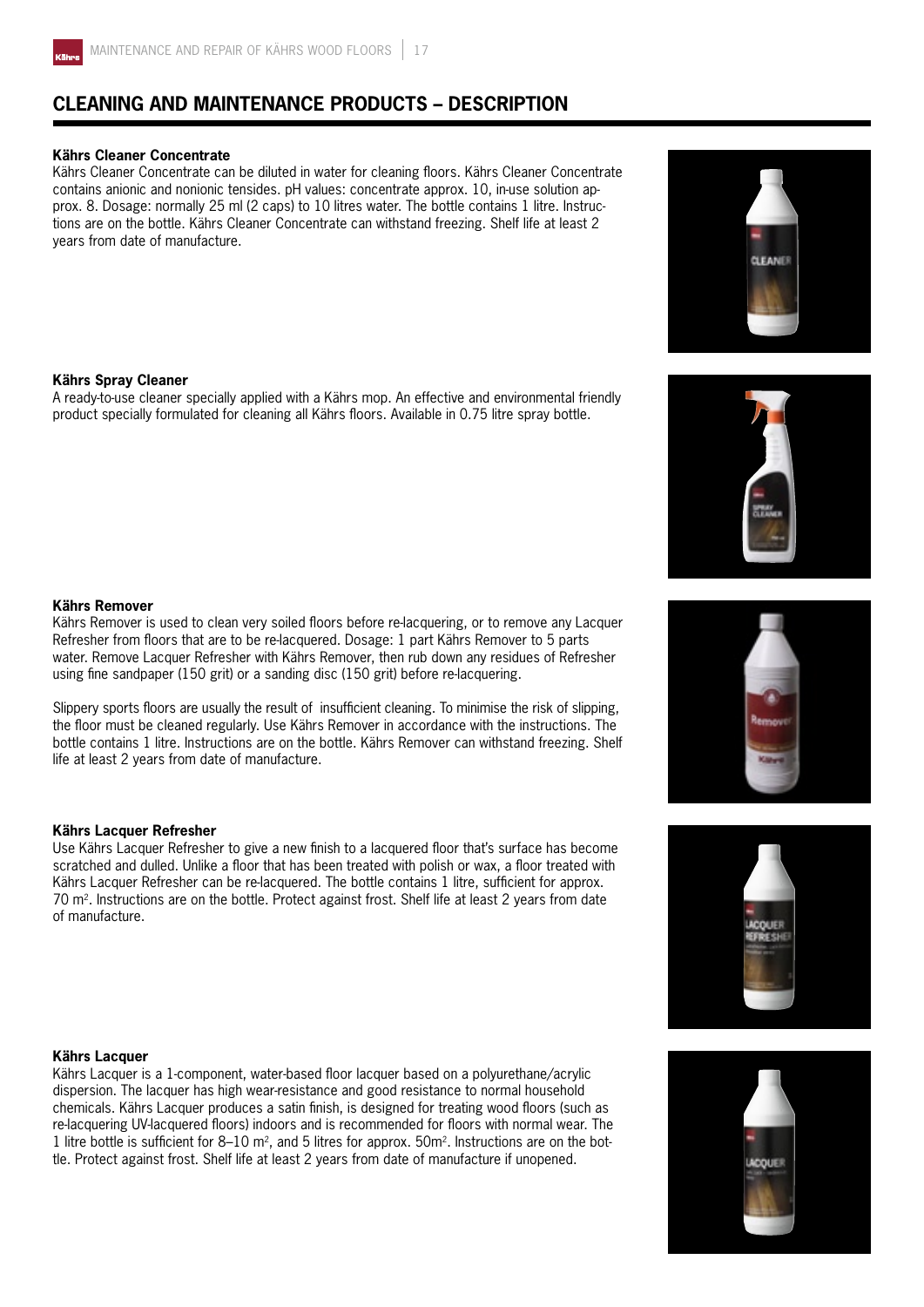

#### **Kährs Matt Lacquer**

Kährs Matt Lacquer is a 1-component, water-based floor lacquer based on a polyurethane/acrylic dispersion. The lacquer has high wear-resistance and good resistance to normal household chemicals. Kährs Matt Lacquer produces a low gloss matt finish, is designed for treating wood floors (such as re-lacquering UV-lacquered floors) indoors and is recommended for floors with normal wear. The 1 litre bottle is sufficient for  $8-10$  m<sup>2</sup>, and 5 litres for approx. 50 m<sup>2</sup>. Instructions are on the bottle.

Protect against frost. Shelf life at least 2 years from date of manufacture if unopened.

#### **Kährs UV/Nature Oil Refresher**

Used to remove dirt and/or stains from your nature oiled or UV oiled floor. Product can be applied with a Kährs mop.

**Note:** precautions must be taken if you have previously used Kährs Maintenance Wax on your floor! Available in 1 litre.



Watco Satin Oil is used for the routine maintenance of nature oil finished wood floors in high traffic public/domestic areas. It should not normally be used on UV oil. Watco Satin Oil contains mineral oil, raw linseed oil, modified natural resin, drying agent and fragrances plus low aromatic aliphatic naphtha. Instructions are on the packaging. Available in 1 litre. Coverage: 100–300 ml/100 m2.

#### **Kährs Touch-up**

Used for minor repairs to the floor finish. Available for: satin lacquered floors, oiled floors, matt lacquered floors and Oak Brighton, Nouveau White, Nouveau Bronze, Nouveau Black, Nouveau Almond, Nouveau Mocha, Nouveau Brown and Linnea Brown.

#### **Kährs Woodfiller**

Used for repairs when the wood has become dented or scratched. For best results use in combination with Kährs Touch-up lacquer. #3 Birch #6 Oak Natural, Beech, Hard Maple #7 Oak #9A Oak #16 Ash, Beech, Hard Maple #8A Merbau, Jarrah #11 Walnut #14 Cherry









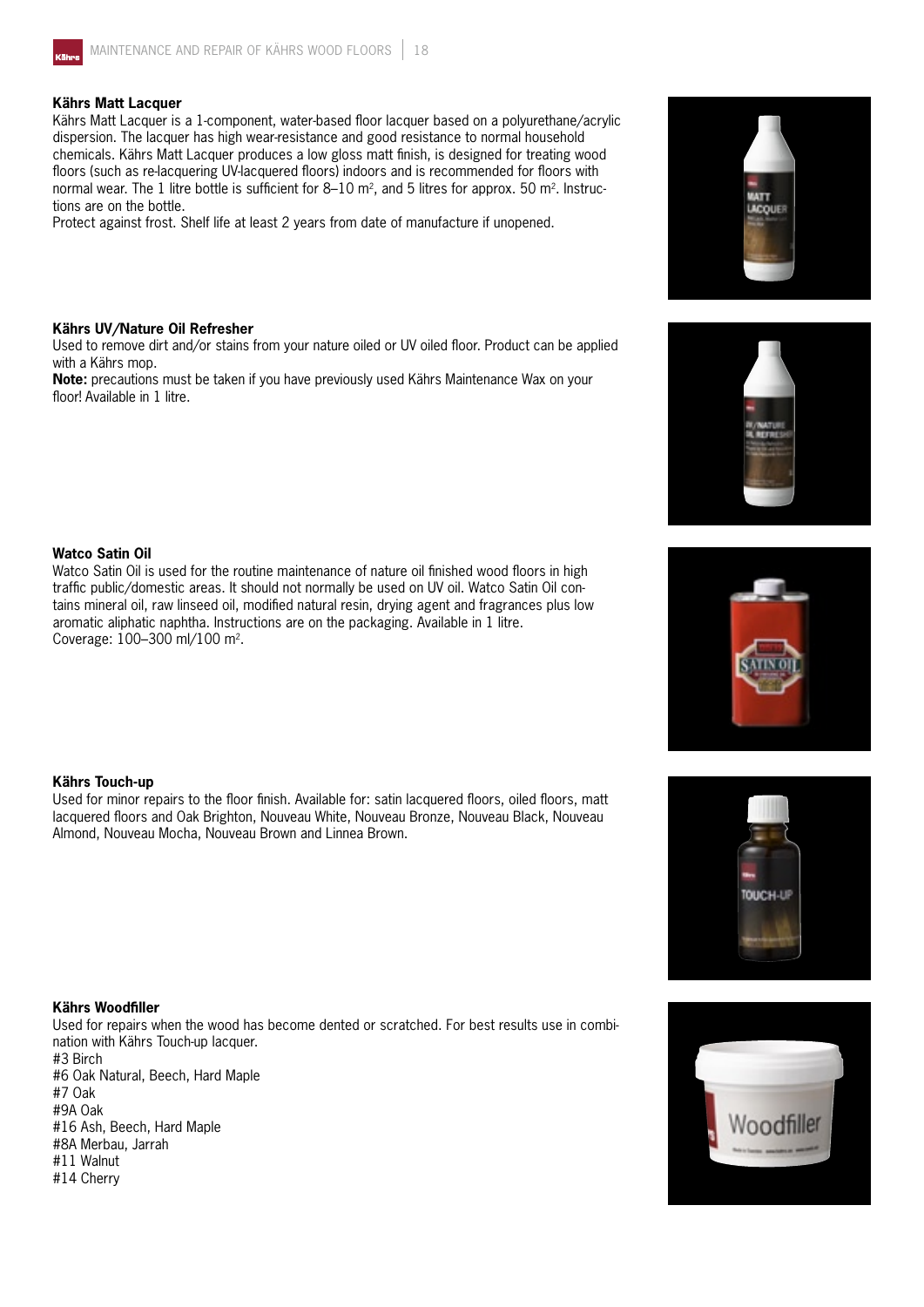

#### **Kährs Repair Kit**

Professional repair kit for minor repairs of Kährs full range of floors. Kit contains 10 burn-in sticks for filling, 5 felt touch-up pens, 11 bottles Kährs Touch-up lacquer, 1 melting device, 1 plastic spatula, and 1 scalpel. Instruction guide for use is contained within each kit.

#### **Kährs Floor Care Kit**

The perfect all in one cleaning solution for your Kährs floor. The kit contains a 0.75 litre bottle of Spray Cleaner, a dry mop, and felt floor protectors.

#### **Kährs Mop Pad**

Replacement pad for your Kährs mop to be used only with Kährs Spray Cleaner. Can be machine washed.

#### **Peel & Stick Floor Protectors**

Felt pads placed on the underside of furniture to prevent damage to your Kährs floor.

**Steel Shank Furniture Feet**

A more robust version of our floor protectors to be screwed onto furniture legs.









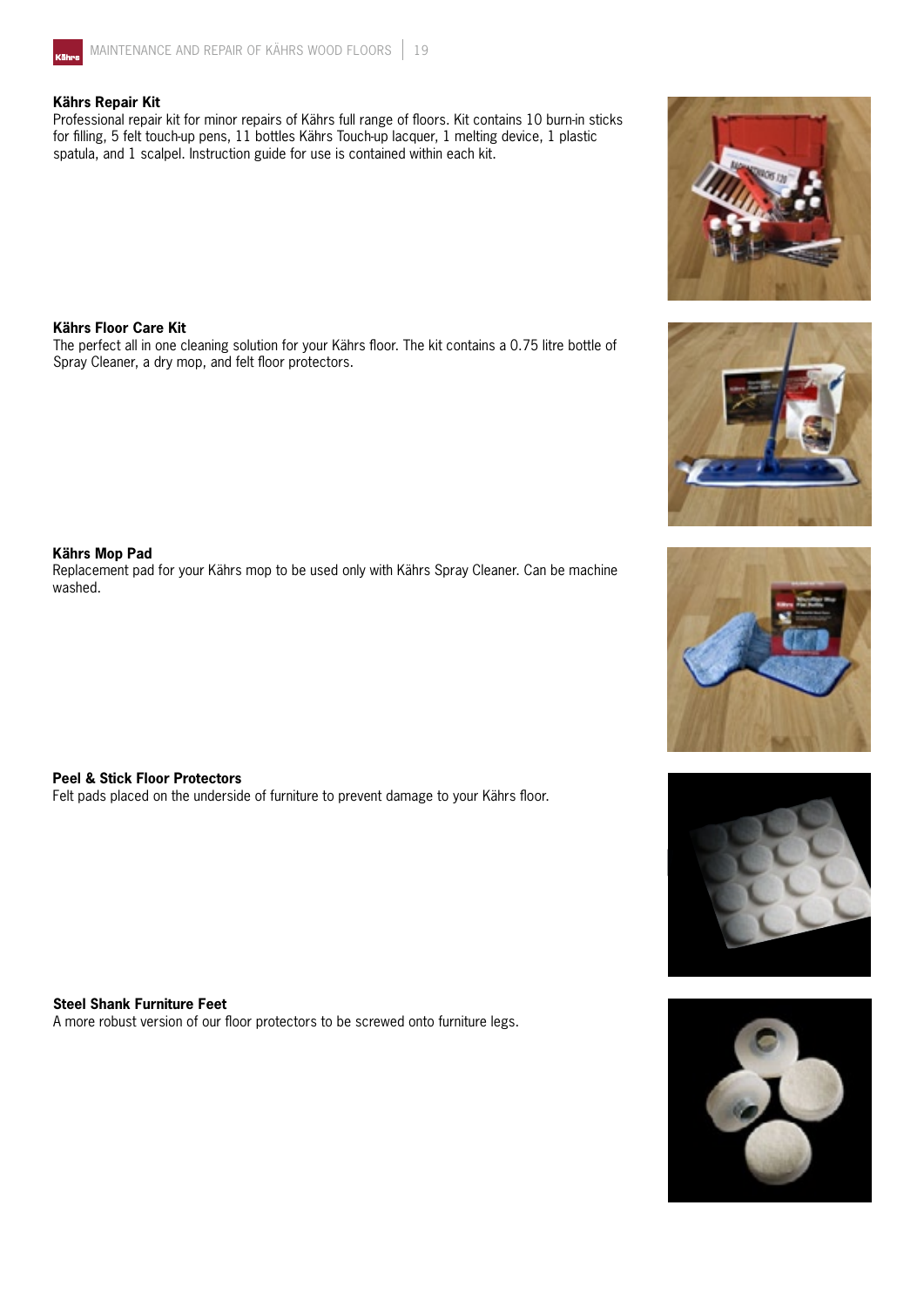

## **REPLACING BOARDS AND STRIPS**

#### **Replacing boards with Woodloc® joints, option one**

The best method is to lift the boards up to the damaged board, replace the damaged board and then re-lay the lifted boards. For best results, re-use a board that was laid near the damaged one, because it will be a similar colour and have comparable wear. Install the new board where its "brand new" colour is less obvious, e.g. near a wall. With the Woodloc® joint, you can lay from the front or the back, and from left to right or vice versa.

#### **Replacing boards with Woodloc® joints, option two**

**1.** Saw through the damaged board along its centre line. Saw a "V" at each short end.

**2–3.** Pick out the pieces of old board.

**4.** Cut away the locking moulding on the underlip on both the long and short sides. Check that the new board fits.

**5.** Cut off the tongue on the long and short sides. Lightly sand (0,5 mm) the tongue to allow room for the adhesive.

**6.** Cut the corner on the short side at an angle.

**7.** Apply Kährs Adhesive to the underlips of the surrounding boards and the replacement board.

**8.** Tap the new board in place using a Kährs Tapping Block, beginning on the long side.

**9.** Then push the board in sideways. Then tap in the whole of the long side. Place the old board on top of the new one – on the tongue side – and apply pressure while the adhesive dries. The wide contact area for the adhesive makes the joint sufficiently strong.

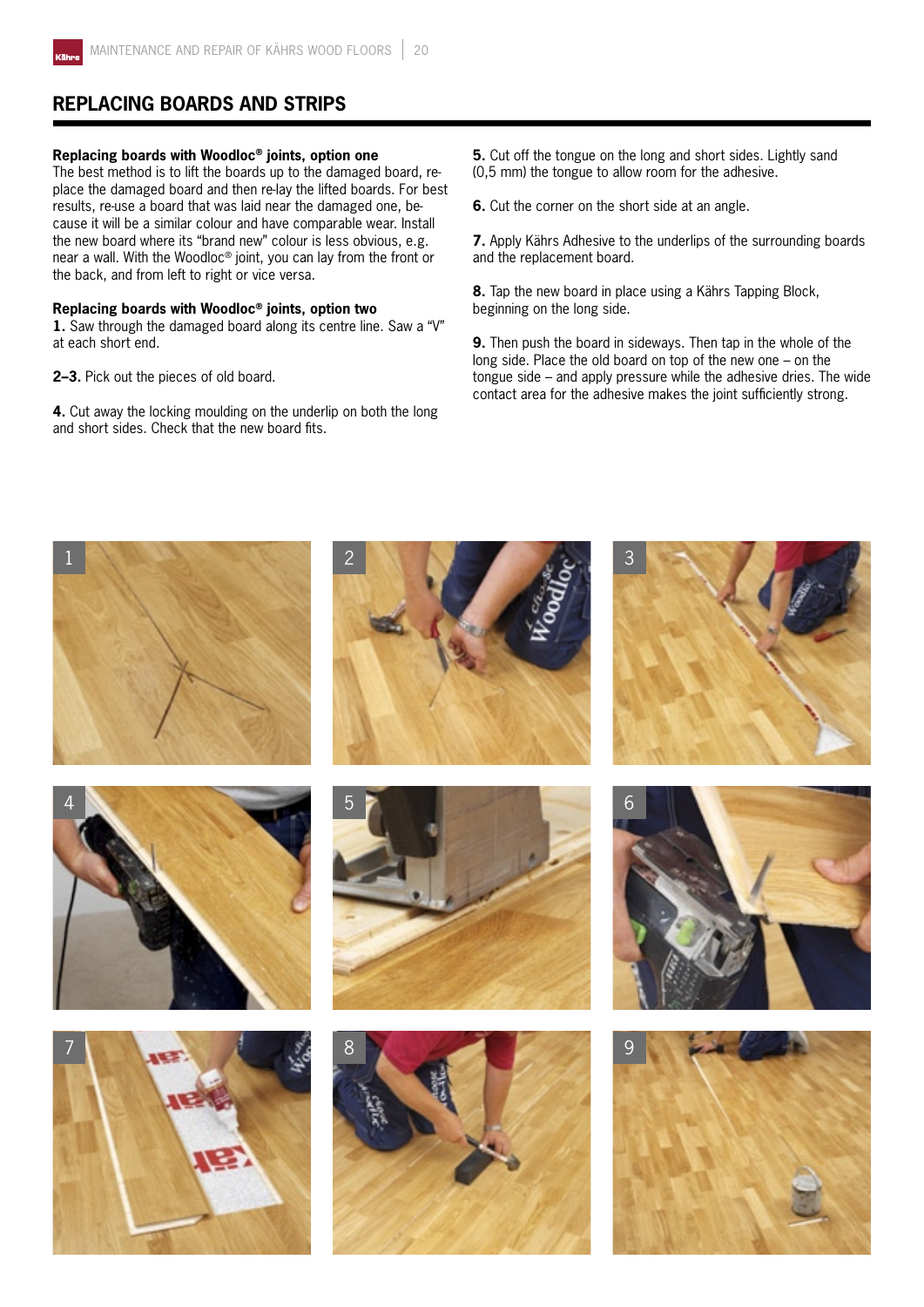#### **Replacing tongue and grooved boards**

Where there is major damage involving several wear surface strips, one or several boards may need to be replaced as follows: Saw through the damaged board all round, approx. 30 mm from its edge. Lift out the sawn piece and clear the remaining tongue and groove pieces from the surrounding material. It is simple to check with a piece of board that no adhesive residue. Check that the new

board is the correct length. Cut off the lower section of the groove on both the long and short sides. After testing the fit and making any necessary adjustments, apply glue to the board and place it in position (see illustration). Place the old board on top of the new one – on the tongue side – and apply pressure while the adhesive dries. Multiple boards can be replaced using the same method.